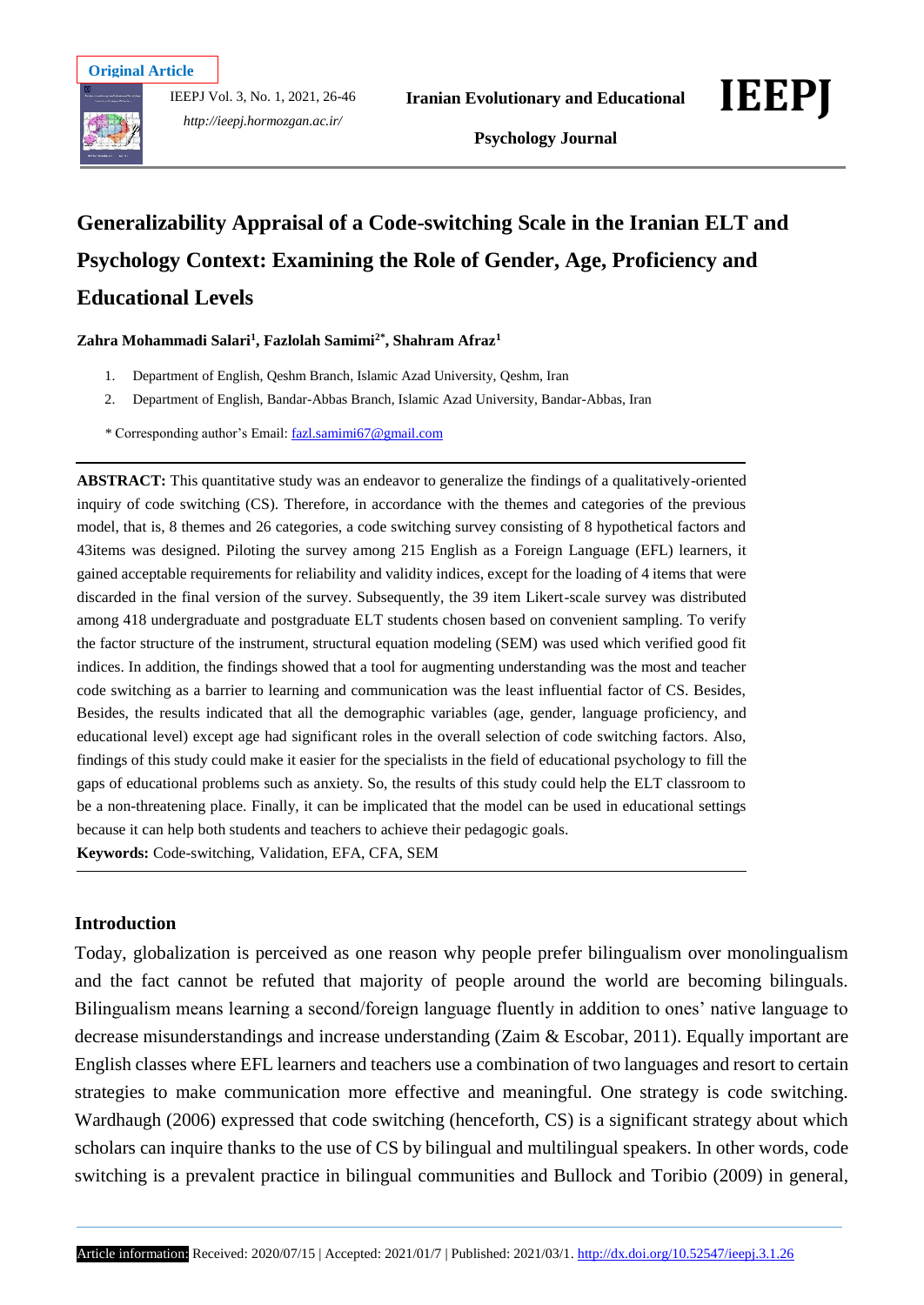defined CS as the ability of bilinguals to exchange easily between two languages. In addition, Lin (2013), in particular, explained that CS is a practice of using two languages in educational settings among teachers and students which is most often observed in second or foreign language classes.

In spite of the fact that CS has been extensively debated in recent years, scholars have not agreed thoroughly upon its practice in EFL classrooms. For instance, Cook (2001) states that teaching English through the medium of English is the best plan, while Nordin, Ali, Zubir, and Sadjirin, (2013) resort to CS to manage the flow of EFL classes and success of EFL learners. To further explicate the matter, Shin (2020) expressed that the reason for code switching maybe a lack of language knowledge, but many researchers believe that code switching is useful for bilinguals to fulfill communicative intentions.

In addition, scholars refer to sociolinguistic and psychological motivations behind the use of CS. Sebba (2012) asserted that the way bilinguals behave linguistically has informed many sociolinguists, psycholinguists, and linguists resulting in the creation of limitless doctrines for this phenomenon. While linguists focus on the form of code switching, according to sociolinguists such as Auer (2013) and Hawazen (2012), the major reason for code switching is its social function. In other words, speakers use code switching to fill the distance in a conversation with other participants. Moreover, Vogt (1954, p. 368) as a psycholinguist stated that "code-switching in itself is perhaps not a linguistic phenomenon, but rather a psychological one, and its causes are obviously extralinguistic." As Javier and Marcos (1989) stated that stress influences language learners' performance psychologically and cognitively. It is important to know the role of stress in transferring linguistic knowledge.

To understand the effects of CS on teaching and learning processes, decades of research have focused on CS accentuating it as a disputable phenomenon that can have both positive and negative outcomes in the educational setting. From the positive side, Enama (2016) asserted that employing L1 is useful in the classroom because it activates the prior knowledge, and Peregoy and Boyle (2013) discussed that it can improve teaching and learning procedures because students can speak more clearly. On the flip side, Brown (2006) believed that using native language in the classroom is a sign of competence deficiency. Yet, the use of CS in non-native English classrooms is inevitable because the delivery of information in English may not lead to learning outcomes on the part of students, and L1 can fill the learning gaps and consolidate the ideas.

To-date, in spite of the fact that, an array of scholars have worked on the topic of CS in general (Alenezi, 2016; Ahmad & Jussef, 2009; Azlan & Narasuman, 2013; Bolander, 2008; Grobler, 2017; Ghafar Samar & Moradkhani, 2014; Hobbs & Matsuo, 2010; Rahimi & Jafari, 2011; Rasouli & Simin, 2015; Rezaee and Fathi,2016) and have become more involved with pros and cons of using L1 while teaching in EFL classrooms, few or no Iranian CS surveys exclusive to English Language Teaching(ELT) have been domestically developed and validated to inquire about the attitudes of ELT students . Therefore, this study aims to check the generalizability of a grounded theory study of CS by Mohammadi Salari, Samimi, and Afraz (2019) in terms of a quantitative model building and validated survey.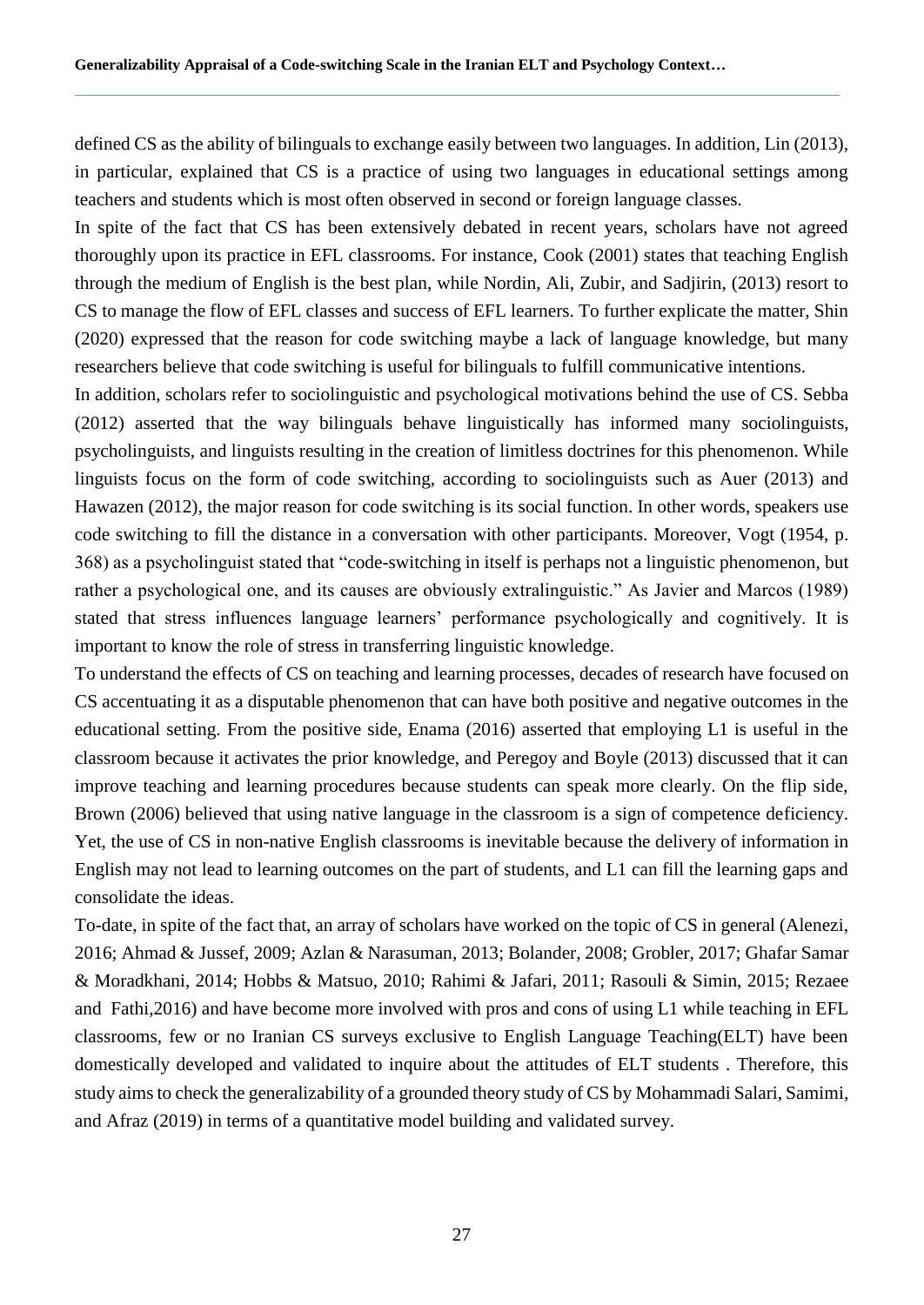#### **Literature Review**

It is quite likely in EFL classes that teachers may resort to more than one code to make the pedagogical duties accomplished, that is, being a conscious or unconscious behavior in the classroom, CS might have certain functions. Sert (2005) found that teachers change codes to discern different functions such as topic shift, indicating feelings, and for clarification. Also, Ferguson (2003) proposed a 3-category model of CS functions that consists of (a) CS for the purpose of understanding the subject matter, (b) CS for controlling the classroom, admiring learners, and gaining and maintaining leaners' attention, and (c) CS for discussing unrelated topics to teaching, social and interpersonal interactions, and classroom participation. In another study, Myers-Scotten (1993) classified CS in educational settings based on the markedness model. Hence, the components of the model are (a) CS for the elucidation of the subject, (b) CS to assess students' comprehension, (c) CS for better classroom management, and (d) CS for the purpose of humor in the classroom. Furthermore, Adendroff (1993) studied functions of CS in three high school classrooms, based on his findings, the first function of CS was building up learners' understanding of the subject matter and the second function was to help learners interpret it. In addition, Setati, Adler, Reed and Bapoo (2002) explored the role of CS in mathematics and science classes. The functions introduced by Setati et al. (2002) were CS as a pedagogic strategy and CS as a tool for understanding concepts and ideas. Besides, Arthur (2001) conducted a study on CS in a primary school in Botswana. He investigated the functions of CS in two grade-six classes. The findings showed CS as a useful tool for classroom management and encouraging classroom participation. Also, Rose and Dulm (2007) conducted a study on high school girls of Western Cape Province of South Africa. Their findings indicated that CS can help students and teachers build rapport.

Moreover, Liebscher and Dailey-O'Cain (2005) thought that teachers should persuade code-switching rather than avoiding its use in English classes. They also suggested that teachers should perceive codeswitching as a privilege that is encouraging and meaningful in order to inspire L2 acquisition. They stated that while code-switching is inevitable in foreign language classrooms, it is not likely to find L2 classrooms that permit and encourage their language learners to use L1. Moreover, they argued that there are some norms that dictate that L1 has no place in L2 classes. In fact, they pointed out to teachers' preferences to avoid L1 despite the fact that it can be highly encouraging and persuasive in certain cases. In other words, Heredia and Brown (2005, p.214) stated that "people often do CS in order to be understood better. Furthermore, Ghaffar Samar and Moradkhani's (2014) findings referred to students' comprehension of the information presented to them as the basic premise behind the applicability of CS. A review of the majarity of studies focused on code switching (Modupeola, 2013, Qian, Tian & Wang, 2009, Lin, 2004, Momenian & Samar, 2011) shows that teachers usually use students' native language for translation, more comprehension, controlling classroom, and built rapport with students.

On the other hand, according to Wei and Martin (2009), CS has been considered inappropriate in pedagogic classes, yet, it is perceived naturally in social contexts. In spite of the fact that many positive attributes can be attached to the use of L1, some scholars seem to label negative qualities to CS in L2 classrooms regardless of the fact that proficiency of EFL learners may play a key role in receiving such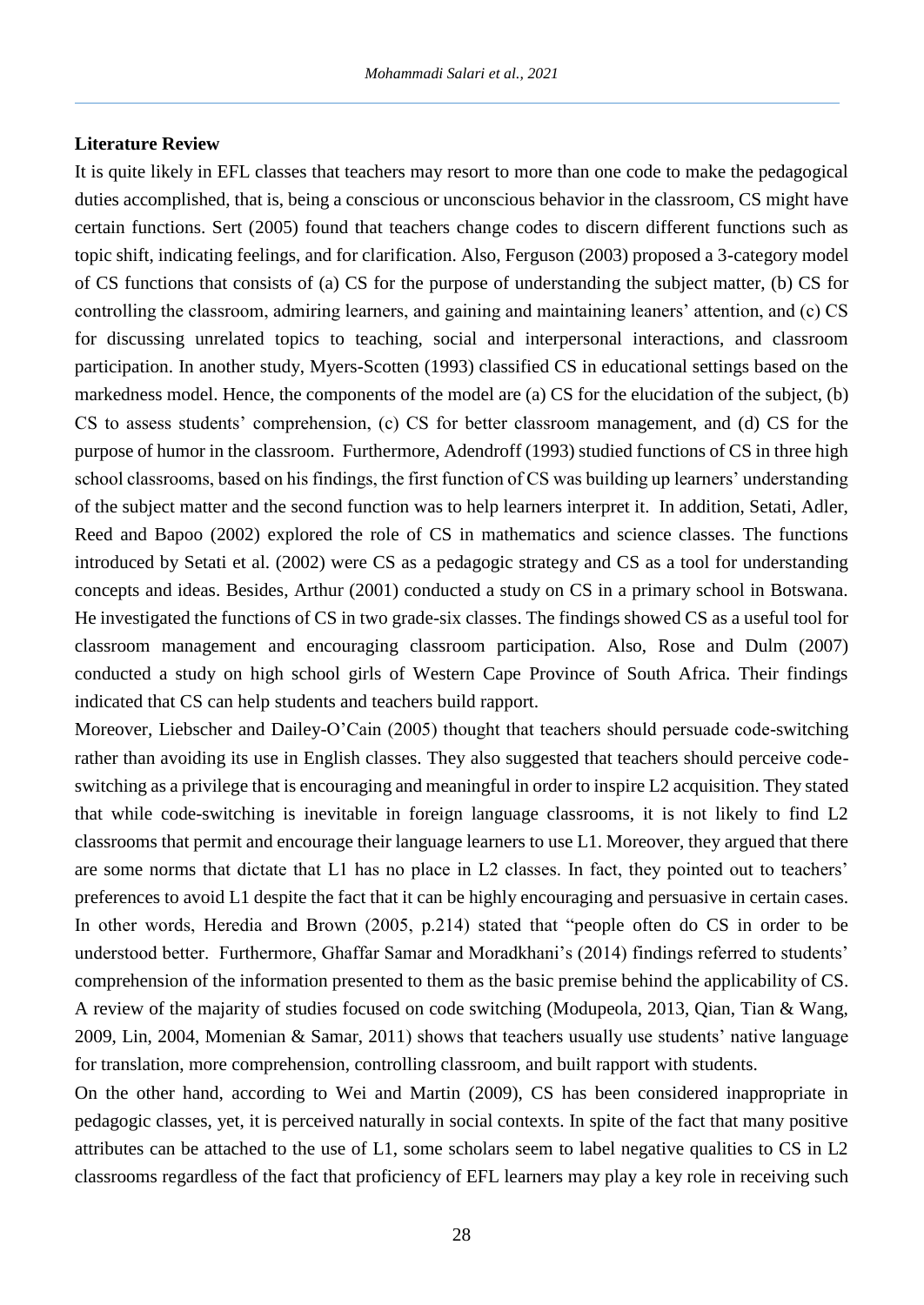positive and negative attitudes. Therefore, Rezaee and Fathi (2017) considered the role of CS among EFL learners of various proficiency levels in Tehran, Iran. Having distributed a CS questionnaire among 105 language learners from the University of Tehran Language Center, they figured out that while elementary learners appealed teachers' CS behavior, students of higher proficiency levels opted for English-only instructions in their classes.

In the same vein, Mirhasani and Jafarpour Mamaghani (2009) conducted an experimental study to weigh the effectiveness of CS as a communicative strategy among low intermediate EFL learners in Karaj. Results indicated positive signs of early oral proficiency among lower intermediate EFL learners. Also, Hussien (1999) asserted that psychological reasons cause learners to code switch. One of them is lack of equivalents. Besides, Rasouli and Simin (2016) did a mixed-methods study about perceptions of intermediate EFL learners about CS at the aviation training center of Isfahan, Iran. Data were elicited from forty-three Intermediate EFL learners and seven teachers on a five-point Likert-scale questionnaire, and the follow up-in-depth interviews. The results pointed out to negative perceptions of students as to the employment of CS.

As a result, to address the controversies surrounding the use of CS and proficiency which was realized as a determining factor in general English classes in Iran (Mirhanssani & Jafarpour, 2016, Rasooli & Simin, 2016, Rezaian & Fathi, 2017), later, a model of EFL high and low achievers' perspectives towards the limitations and benefits of teacher code switching in the context of Iranian ELT students was proposed by Mohammadi Salari, Samimi and Afraz (2019. In their qualitative study which was carried out using face to face and focus-group interviews, 11 high and 13 low achievers from different universities participated. Besides interviews, a course such as Linguistics, Teaching Methodology and Language Testing at B.A level from Bandar Abbas Aviation Industry University, Islamic Azad University of Bandar Abbas as well as Hormozgan University were observed. The findings indicated a model of limitations and benefits of code switching derived from the perceptions and practices of high and low achievers which consisted of 8 main themes (4 for high achievers & 4 for low achievers) and 26 categories. The emerging themes for high achievers include (a) code switching as a barrier for learning and communication, (b) reliance upon subject matter, (c) further clarification v.s classroom management, and (d) rapport enhancing. Low achievers' themes, however, are (a) a tool for augmenting understanding, (b) obligatory for all topics and skills, (c) enhancing classroom participation, and (d) feeling of security. As a matter of fact, although diverse previous studies on the topic of code switching were reviewed above, a gap seems to have prevailed among the studies done in the context of Iranian EFL learners. Put it differently, the literature has partly failed to provide a CA scale/ questionnaire in the discipline of TEFL that has been locally developed and validated taking into account the voices of high and low achievers which seems to be important predicators according to which, the researchers believe code switching should be set in the classroom. As a result, this study further expands the previous model of code switching proposed by Mohammadi Salari, et.al, (2019) which is a qualitative study and its generalizability is under question. In other words, this study aims to validate a locally proposed model of CS to be used in the context of Iranian EFL learners instead of available scales in the literature which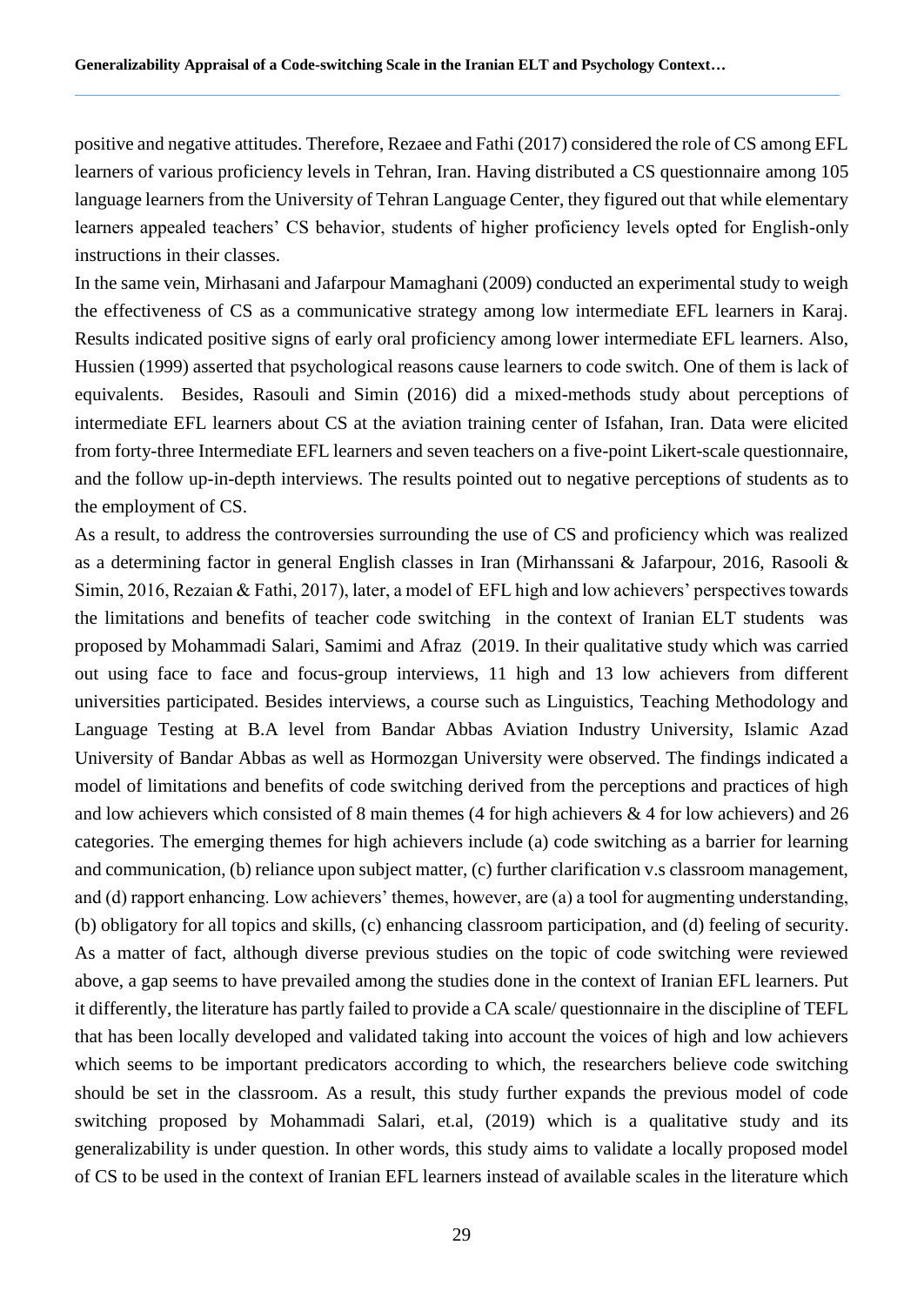are based on the conditions of western countries, and not good choices for Iranian ELT students. Therefore, based on the above deficiencies, this study aimed to answer the following quantitative questions:

1. Through the use of SEM, does the designed scale according to the premises of Mohammadi Salari, et.al (2019) enjoy a good level of fit indices??

2. What are the most and the least code switching factors according to the attitudes of participants?

3. Are there any statistically significant differences among students of various genders, age groups, education and proficiency levels in terms of overall CS preferences?

# **Method**

To validate a qualitative model of ELT high and low achievers' perspectives toward the limitations and benefits of teacher code switching, this study, expands upon a previous study carried out by Mohammadi Salari et al. (2019). Hence, the purpose of this study is to build a new CS instrument and in turn, check its generalizability in the Iranian context. In so doing, items of the questionnaire were taken from the qualitative model of ELT high and low achieves' perspectives toward the limitations and benefits of teacher code switching.

As a result, by the help of English experts to check the content and language of the items, a 43-item questionnaire of ELT students' attitudes toward code switching was designed based on the 8 factors of the model and its 26 categories. The questionnaire involved eight factors (see Table 1). The factors include (a) code switching as a barrier for communication (items 1,2,4,5,7,8,& 10), (b) reliance upon subject matter (items 11,13, 14, 16, 17 &19), (c) further clarification v.s classroom management (items 20, 22, 23, 25, 26, &28), (d) rapport enhancing (items 29,31, 32, 33, 35, 27 & 38), (e) augmenting understanding (items 3, 6, 9, 12,  $\&$  15), (f) obligatory for all topics and skills (items 18, 21  $\&$  24), (g) enhancing classroom participation (items 27, 30,34 & 36), and (h) feeling of security (items 39, 40, 41,42,43). The Table below summarizes the items of the CS questionnaire.

Factors Items Code switching as a barrier for communication 1,2,4,5,7, 8 & 10 Reliance upon subject matter 11,13, 14, 16, 17 &19 Further clarification v.s classroom management 20, 22, 23, 25, 26, &28 Rapport Enhancing 29,31, 32, 33, 35, 27 & 38 Augmenting understanding 3, 6, 9, 12, & 15 Obligatory for all topics and skills 18, 21 & 24 Enhancing classroom participation 27, 30,34 & 36 Feeling of security 39, 40, 41, 42, 43

**Table 1.** ELT Code Switching Questionnaire, Pilot Test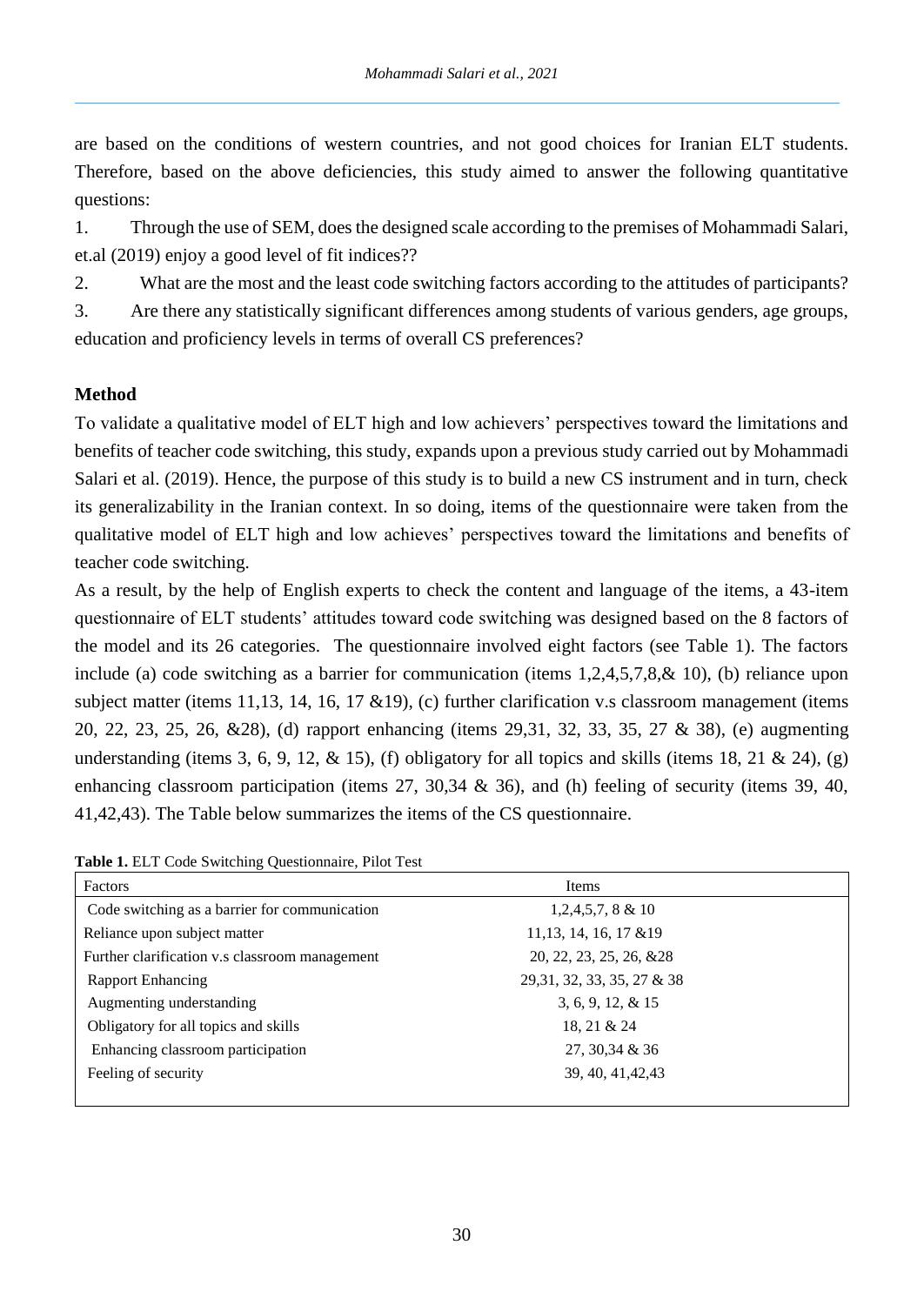#### **Pilot Phase**

The next step after designing the questionnaire was to check its reliability and validity. For this purpose, the questionnaire was distributed among university students through a web-based survey, because online surveys do not have additional expenses and are easy to score and analyze. Also, to check the fairness of the sample size, it is suggested that any N (the number of the cases) more than 200,  $N > 200$  provides enough statistical power for data analysis (Hoe, 2008). Others recommend that five cases are enough for each item (Tabacknik & Fidell 2007). Concerning the instrument used in this study, the ratio of the cases to items was about 5 to 1 (215 cases and 43 items) which may be regarded as suitable.

In order to check the reliability of the questionnaire, the Chronbach Alpha index was applied. This index is highly useful to show the scale's internal consistency (Pallant, 2010). As Pallant (2007, p, 95) stated "the degree to which the items of a scale hang together" is known as internal consistency. Cronbach's alpha coefficient for this study was 0.82. As a result, the scale is reliable enough for the rest of the study. After checking the content validity of the items by three experts, the next step was to check the construct validity of the scale, according to Walden (2012), construct validity refers to whether the operational definition of a variable actually shows the underlying notion. In other words, the degree to which a test measures what it purports to be measuring. Verifying the construct validity of a scale can be done through a statistical procedure known as factor analysis, there are two types of factor analyses: Exploratory factor analysis (EFA) and Confirmatory factor analysis (CFA). In this study, exploratory factor analysis was used to explore the hidden variables of the questionnaire.

Examining the strength of how an item fits well with other items was done by a statistical procedure named communalities in exploratory factor analysis. Communalities give information about how much of the variance in each item is explained. A communality is the extent to which an item correlates with all other items and as a good rule of thumb 0.5 is emphasized (Burton & Mazeroll, 2011, Comery & Lee 1992). Regarding this matter, the scale in this study enjoyed having a sufficient number of communality values greater than 0.5 except for three questions (items, 15, 18, 29) which were cast aside.

So, as Pallant (2007) stated, for the factorability of the data, they might also be examined via a statistical test called Bartlett's test of sphericity (Bartlett, 1954) which should be significant ( $p < 0.05$ ) and the Kaiser-Meyer-Olkin (KMO) measure of sampling adequacy with 0.6 recommended as the least value for good factor analysis, ( Tabanick & Fidell, 2007). In this study, KMO was 0.904 which is greater than 0.6 and Bartlett's test was less than  $0.5$  (sig  $= 0.000$ ). Hence, these results confirm the appropriateness of the data in the scale.

Pallant (2007) recommends different ways to examine the satisfactory number of factors to reach. The first method is Kaiser's criterion or the eigenvalue cut-off point in which only factors whose eigenvalues are equal or more than 1.0 are kept. The results of the principal component analysis of this study revealed nine factors having eigenvalues  $\geq$ 1.0. The ninth factor was decided to be dropped from the 43 items questionnaire because it included only one item and it did not have a considerable amount as the other factors.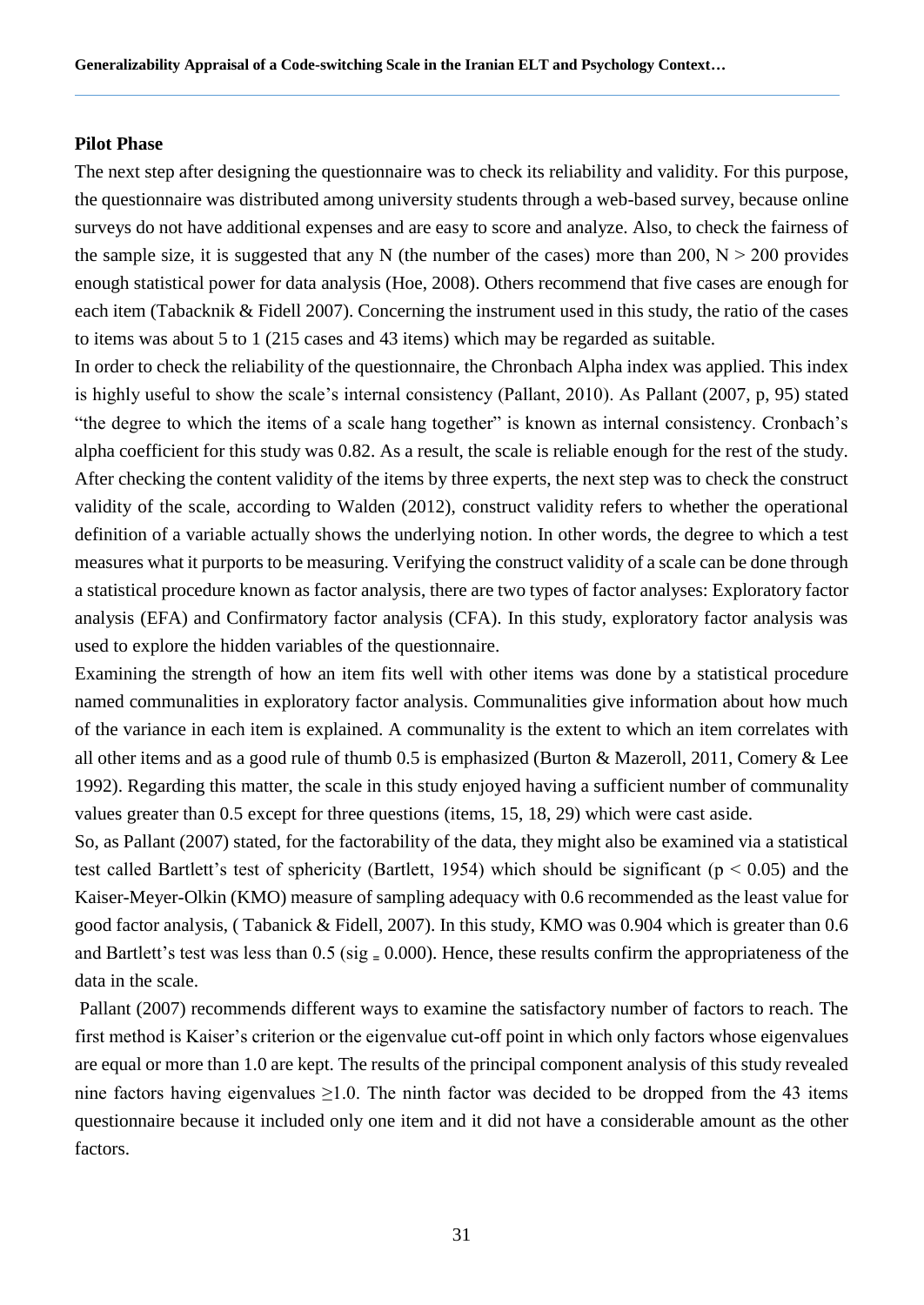Out of the remaining 42 items, 3 items failed to achieve the previous requirements. As a result, each item had proper loading only on one factor which, verifies that the scale in this study accurately measures what it was supposed to measure. The factor loadings for the 39 items are presented. To identify which items load on which components, the researchers looked for the highest loadings. After examining and verifying the reliability and validity of the CS constructed questionnaire, it was the right time to disseminate it among a large sample for the main section of this study.

|                 |                                                  |            |                |                | <b>Rotated Component Matrix<sup>a</sup></b> |            |                  |         |                  |
|-----------------|--------------------------------------------------|------------|----------------|----------------|---------------------------------------------|------------|------------------|---------|------------------|
| Item            |                                                  |            |                |                | Component                                   |            |                  |         |                  |
|                 | $\,1$                                            | $\sqrt{2}$ | $\overline{3}$ | $\overline{4}$ | $\sqrt{5}$                                  | $\sqrt{6}$ | $\boldsymbol{7}$ | $\,8\,$ | $\boldsymbol{9}$ |
| $\,1\,$         | .741                                             |            |                |                |                                             |            |                  |         |                  |
| $\overline{2}$  | .425                                             |            |                |                |                                             |            |                  |         |                  |
| $\overline{3}$  |                                                  |            |                |                | .557                                        |            |                  |         |                  |
| $\overline{4}$  | .764                                             |            |                |                |                                             |            |                  |         |                  |
| $\overline{5}$  | .560                                             |            |                |                |                                             |            |                  |         |                  |
| 6               |                                                  |            |                |                | .503                                        |            |                  |         |                  |
| $\overline{7}$  | .590                                             |            |                |                |                                             |            |                  |         |                  |
| $\,8\,$         | .698                                             |            |                |                |                                             |            |                  |         |                  |
| $\overline{9}$  |                                                  |            |                |                | .719                                        |            |                  |         |                  |
| $\overline{10}$ | .589                                             |            |                |                |                                             |            |                  |         |                  |
| $\overline{11}$ |                                                  |            |                |                |                                             |            |                  |         | .546             |
| $\overline{12}$ |                                                  |            |                |                | .674                                        |            |                  |         |                  |
| $\overline{13}$ |                                                  | .633       |                |                |                                             |            |                  |         |                  |
| $\overline{14}$ |                                                  | .413       |                |                |                                             |            |                  |         |                  |
| $\overline{16}$ |                                                  | .603       |                |                |                                             |            |                  |         |                  |
| $\overline{17}$ |                                                  | .681       |                |                |                                             |            |                  |         |                  |
| $\overline{19}$ |                                                  | .586       |                |                |                                             |            |                  |         |                  |
| $\overline{20}$ |                                                  |            | .508           |                |                                             |            |                  |         |                  |
| $\overline{21}$ |                                                  |            |                |                |                                             | .528       |                  |         |                  |
| $\overline{22}$ |                                                  |            | .753           |                |                                             |            |                  |         |                  |
| $\overline{23}$ |                                                  |            | .498           |                |                                             |            |                  |         |                  |
| $\overline{24}$ |                                                  |            |                |                |                                             | .708       |                  |         |                  |
| $\overline{25}$ |                                                  |            | .719           |                |                                             |            |                  |         |                  |
| $\overline{26}$ |                                                  |            | .578           |                |                                             |            |                  |         |                  |
| $\overline{27}$ |                                                  |            |                |                |                                             |            | .631             |         |                  |
| $\overline{28}$ |                                                  |            | .559           |                |                                             |            |                  |         |                  |
| $\overline{30}$ |                                                  |            |                |                |                                             |            | .674             |         |                  |
| $\overline{31}$ |                                                  |            |                | .732           |                                             |            |                  |         |                  |
| $\overline{32}$ |                                                  |            |                | .549           |                                             |            |                  |         |                  |
| $\overline{33}$ |                                                  |            |                | .711           |                                             |            |                  |         |                  |
| $\overline{34}$ |                                                  |            |                |                |                                             |            | .675             |         |                  |
| $\overline{35}$ |                                                  |            |                | .395           |                                             |            |                  |         |                  |
| $\overline{36}$ |                                                  |            |                |                |                                             |            | .624             |         |                  |
| $\overline{37}$ |                                                  |            |                | .630           |                                             |            |                  |         |                  |
| $\overline{38}$ |                                                  |            |                | .512           |                                             |            |                  |         |                  |
| $\overline{39}$ |                                                  |            |                |                |                                             |            |                  | .681    |                  |
| $\overline{40}$ |                                                  |            |                |                |                                             |            |                  | .755    |                  |
| 41              |                                                  |            |                |                |                                             |            |                  | .679    |                  |
| $\overline{42}$ |                                                  |            |                |                |                                             |            |                  | .520    |                  |
| $\overline{43}$ |                                                  |            |                |                |                                             |            |                  | .438    |                  |
|                 | Extraction Method: Principal Component Analysis. |            |                |                |                                             |            |                  |         |                  |

|  | Table 2. Pattern of Factor Loading |  |
|--|------------------------------------|--|

Rotation Method: Varimax with Kaiser Normalization.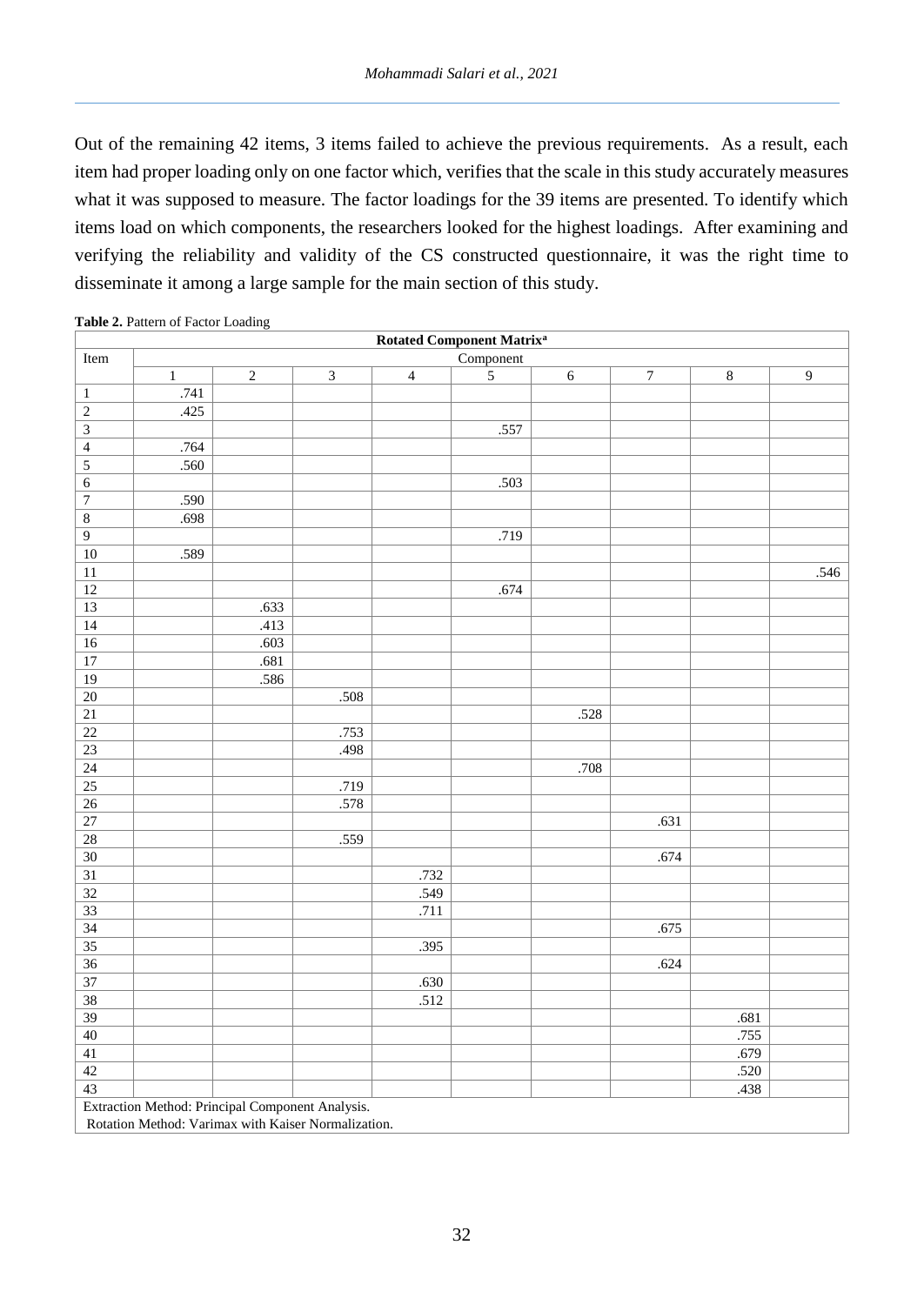#### **Participants**

Because the sample needed to be large, convenient sampling was used. The participants in this strand of the study consisted of 418 EFL undergraduate and postgraduate ELT learners studying at different Islamic Azad universities as well as state universities from all around Iran. The sample included 181 males and 237 females. For ethical purposes of the study, at beginning of the questionnaire, the researchers explained the aim of the study to the participants and assured them that their personal information would be kept confidential and the results of the study would be used only for educational purposes.

#### **Materials and Instruments**

The instrument used in the study is the ELT CS questionnaire which the process of its validation was explained earlier. The validated instrument consists of 39 items and demographic information (age, gender, educational level, purported Language proficiency). Three Scholars in the field of educational psychology confirmed that questions number 15, 23, 35, 37 of the scale were in the scope of educational psychology.

#### **Data Collection Procedures**

At this stage, the validated CS questionnaire was disseminated among 418 ELT students to tap into their attitudes regarding CS factors and items. In fact, the questionnaire was distributed among students through a web-based format made in Google Doc, because online scales are easy to spread and are less costly. Consequently, during the academic semester of winter and spring of 2019, the researchers went to Islamic Azad universities of Kerman and Bandar Abbas and also state universities of Kerman and Bandar Abbas to share the survey link among students and to ask the students to share it with their friends and classmates via social networks such as *Whats app* and *Telegram*. Likewise, the researchers asked their colleagues to share it among their students as well. In so doing, the questionnaire's link was copied and sent to as many students from all around Iran. As a result, the researchers checked the Google form on a daily basis to see how many students had filled the form. Overall, after 1 month, the number of answered surveys reached 418 which was a sufficient number for data analysis and interpretation.

#### **Data analysis**

The key goal of this study was to appraise the generalizability of a newly-developed survey of CS in the context of Iranian ELT university students. To meet this end, Structural Equation Modeling (SEM) was used. The SEM is a powerful statistical technique that aims to evaluate and define the main factors and also to appraise the relationship among the factors and items. In order to find out the effect of gender on overall CS, independent-samples t-test was applied. In addition, to spot the effect of different age groups on code switching, one-way ANOVA was used. Moreover, the analysis of variance (ANOVA) was used to test the effect of students' level of education and language proficiency on the overall CS.

## **Results**

*Confirmatory Factor Analysis to Check Fit Indices*To scrutinize the plausibility of the model of ELT students' perspectives toward teacher code switching and to determine the relationship between the latent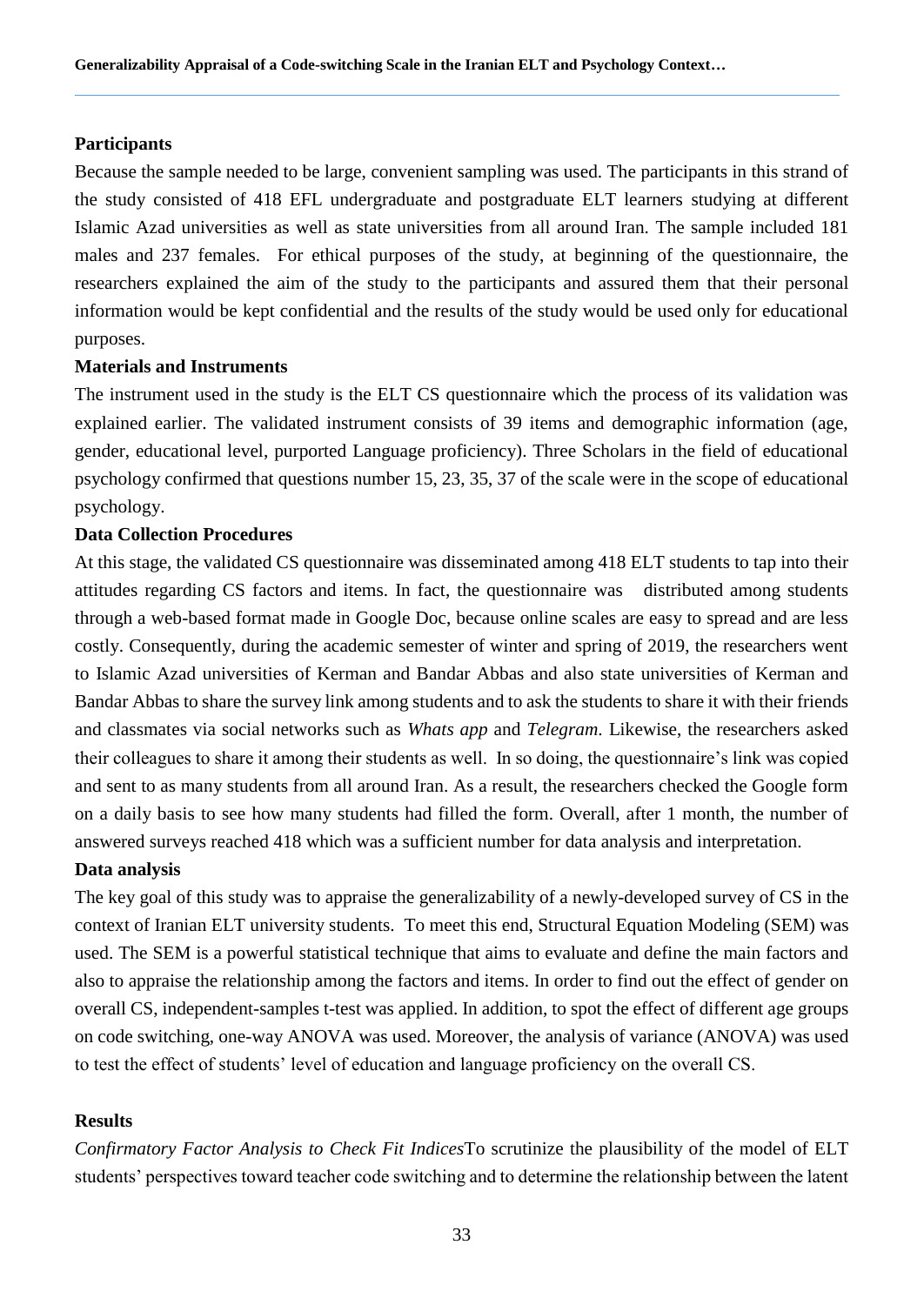and observed variables, the confirmatory factor analysis (CFA) was applied using structural equation modeling (SEM). In fact, "CFA is used to examine the fairness of fit of one or more hypothesized factor models of a measure" (Adelheid & Penny, 2012, p.127). Regarding this study, eight measurement indices were introduced and their goodness of fit must be checked. CFA was run through LISREL software. Figure 1 indicates the path diagram of the suggested model:



**Figure 1.** The Path Diagram of CS Model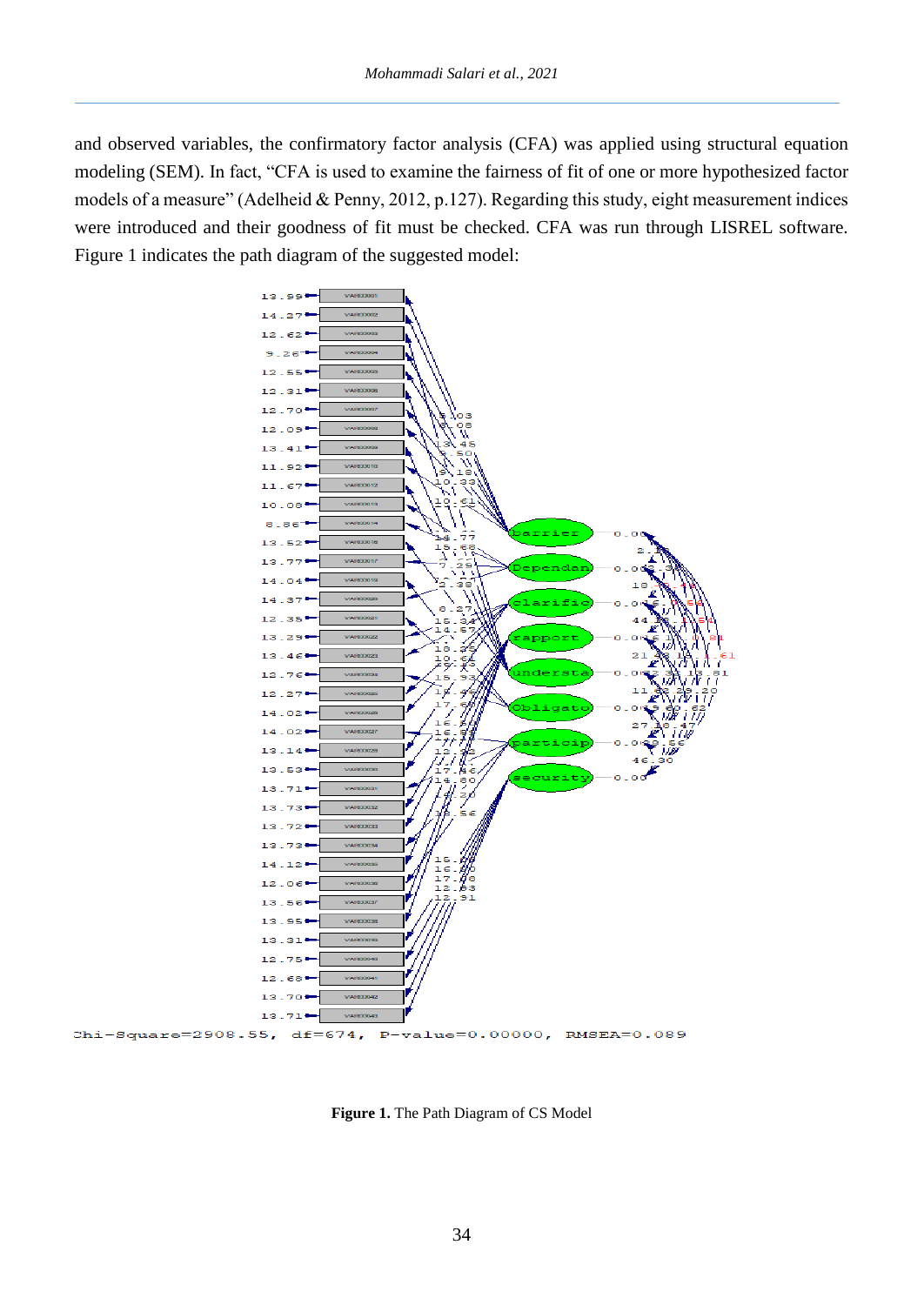There is a wide range of fit indices, because there is no single yardstick to check the theoretical model fit evaluation acquired from SEM (Ding, Velicer, Harlow, 1995; Schermelleh-Engel & Moosbrugger 2003; Sugawara & MacCallum 1993). For model appraisal, fit indices were checked. The first index is RMSEA, which is the population root mean square error of approximation. The recommended cut-off points for RMSEA are ˂ 0.08 which is considered a good fit, between 0.08 and 0.1 indicates adequate fit, and  $> 0.1$  shows poor fit (Kenny et.al, 2014). In this model, as it is noticeable in Table 4, RMSEA is 0.8. The next index is the comparative fit index (CFI) considered acceptable with the values larger than 0.90. In this study (CFI) value is 0.93. In addition, the next index is (IFI) whose normal fit index should exceed 0.90 (Schumacker & Lomax, 2004). In this study, the value of IFI is 0.93. The other fit indices are normal fit index (NFI) and non- normal fit index (NNFI) which should be over 0.9 for a good fit (Bentler, 1990). In this study these values are 0.91 and 0.92 respectively.

| AMMAVU I IIV U U VAIIIVU VIIV VIIV I AVVUDVAUJU - VIIVUU UI VIIV A IV AIIVIVUU |              |        |      |        |             |  |  |  |  |
|--------------------------------------------------------------------------------|--------------|--------|------|--------|-------------|--|--|--|--|
| Fit indices                                                                    | <b>RMSEA</b> | CFI    | IFI  | NFI    | <b>NNFI</b> |  |  |  |  |
| The obtained value                                                             | 0.89         | 0.93   | 0.93 | 0.91   | 0.92        |  |  |  |  |
| The acceptable value                                                           | $\leq 0.1$   | > 0.90 | 0.90 | > 0.90 | > 0.90      |  |  |  |  |

**Table3.** The Obtained and the Acceptable Values of the Fit Indices

The above findings indicate that all the fit indices lie within the acceptable fit criterion. Therefore, it can be inferred that the presented model had a good fit with the data. The goodness and validity of the proposed model were also verified. Hence, this model can be a reliable source for Iranian researchers who are exploring for a valid localized model of limitations and benefits of code switching in the context of Iran.

# **The Most and the Least Influential Factor**

In order to identify the most and the least significant factors in relation to code switching preferences, the mean scores of ELT students' responses to the underlying factors were calculated in the order of significance as follows:

|                                                         | N   | Minimum | Maximum | Mean   | <b>SD</b> |
|---------------------------------------------------------|-----|---------|---------|--------|-----------|
| A tool for augmenting understanding                     | 418 | 1.00    | 5.00    | 3.4916 | .70981    |
| Feeling of security                                     | 418 | 1.20    | 5.00    | 3.2593 | .74404    |
|                                                         |     |         |         |        |           |
| A tool to build rapport                                 | 418 | 1.00    | 5.00    | 3.2504 | .74663    |
|                                                         |     |         |         |        |           |
| Enhancing classroom participation                       | 418 | 1.25    | 5.00    | 3.2440 | .78293    |
|                                                         |     |         |         |        |           |
| A tool for clarification and classroom management       | 418 | 1.17    | 2.00    | 3.1308 | .66339    |
| Dependency on subject matter                            | 418 | 1.20    | 5.00    | 3.0373 | .73105    |
| Obligatory for all topics (skills)                      | 418 | 1.00    | 5.00    | 2.9211 | .91863    |
| Teachers' code switching as a barrier for communication | 418 | 1.43    | 5.00    | 2.7826 | .59855    |

**Table 4.** The Eight Factors of CS in the Order of Significance

As table 4 shows, "A tool for augmenting understanding" with a mean score of 3.49, and the least significant factor was "teachers' code switching as a barrier for communication" with a mean score of 2.78.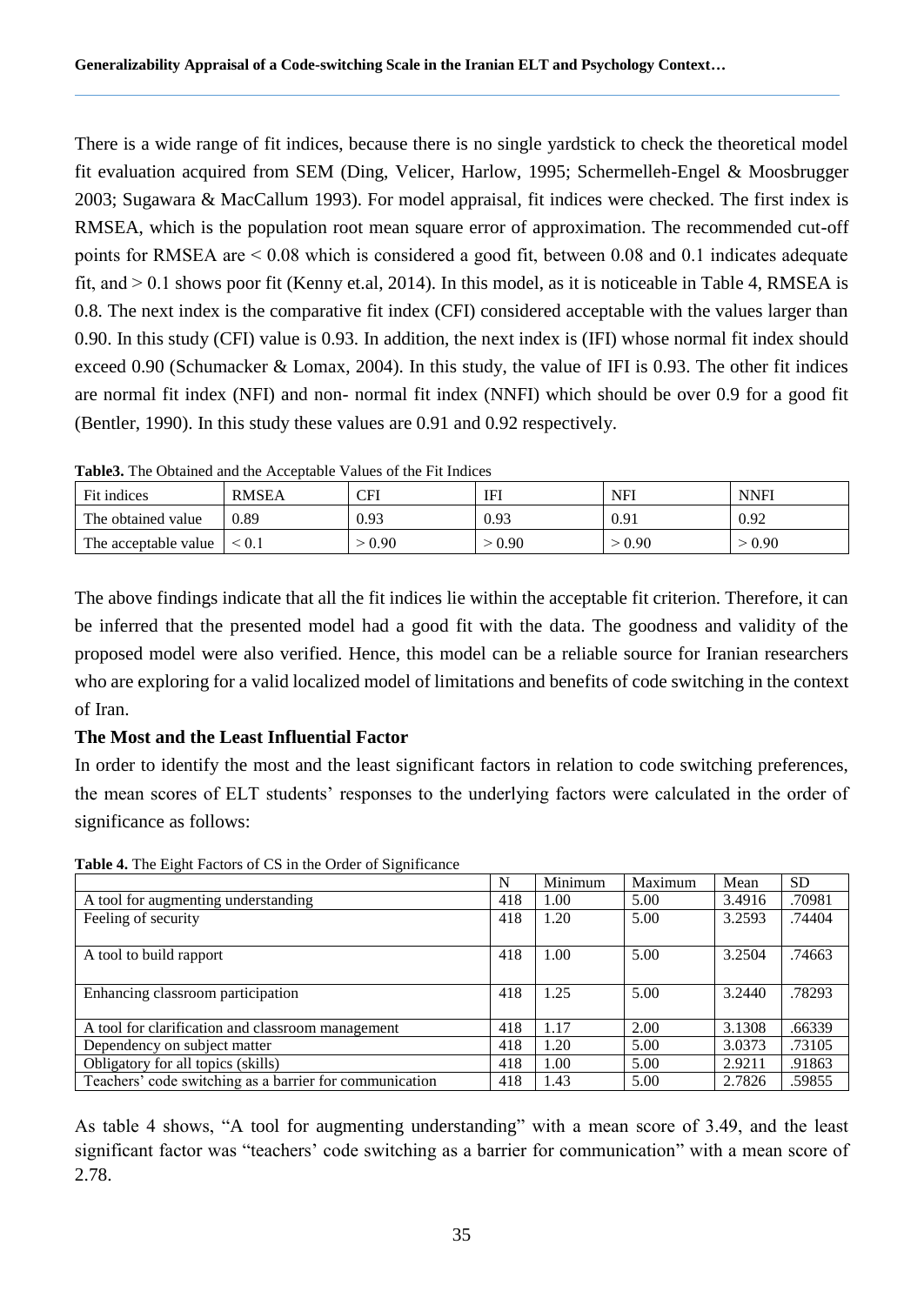# **Descriptive findings related to demographic information**

To determine the effect of age on overall CS factors, an independent sample t-test was run as follows:

| $\sim$ which we have alleged willengthen behavior in the second state of the second state of the second state of the second state of the second state of the second state of the second state of the second state of the second |        |     |        |           |                 |       |      |  |
|---------------------------------------------------------------------------------------------------------------------------------------------------------------------------------------------------------------------------------|--------|-----|--------|-----------|-----------------|-------|------|--|
|                                                                                                                                                                                                                                 | Gender |     | Mean   | <b>SD</b> | Std. Error Mean | m     |      |  |
| <b>Overall Code switching Factors</b>                                                                                                                                                                                           | Male   | 181 | 3.1438 | 57234     | .04254          | 2.756 | .001 |  |
|                                                                                                                                                                                                                                 | Female | 237 | 3.1365 | .56119    | .03645          |       |      |  |

**Table 5.** The Independent Sample T-Test

The results showed the effect of gender on the selection of code switching factors. *p* value = .001 is smaller than .05 which means there is a significant difference between males and females' preferences for selecting of the overall code switching factors.

To discover the effects of age, language proficiency, and educational level on the latent variables, analysis of variances (ANOVA) was applied. Regarding the effect of age on the code switching preferences, findings were not promising.

## **Table6.** ANOVA Results for Age

|                                       |          | N   | Mean   | Std. Deviation | $\mathbf F$ | $\boldsymbol{p}$ |
|---------------------------------------|----------|-----|--------|----------------|-------------|------------------|
| <b>Overall Code switching Factors</b> | under 20 | 53  | 3.2421 | .51752         | 1.127       | .325             |
|                                       | 20-30    | 208 | 3.1379 | .56687         |             |                  |
|                                       | above 30 | 157 | 3.1074 | .57806         |             |                  |
|                                       | Total    | 418 | 3.1396 | .56538         |             |                  |

As it is noticeable in Table 5, there are no significant differences among the three age ranges (under 20, 20-30, and above 30). Sig  $= .325$  is greater than 0.05. Hence, it can be deduced from the above table that age does not have any effect on the selection of code switching factors by the learners in this study. In addition, the effect of language proficiency of ELT students on different proficiency levels was tested as follows:

**Table 7.** ANOVA Results for Language Proficiency

|                          |                     | N   | Mean   | Std. Deviation |       | Sig. |
|--------------------------|---------------------|-----|--------|----------------|-------|------|
|                          |                     |     |        |                |       |      |
| Code<br>Overall          | <b>ELEMENTARY</b>   | 34  | 3.0717 | .56865         |       |      |
| <b>Switching Factors</b> | <b>INTERMEDIATE</b> | 153 | 3.1582 | .56763         |       |      |
|                          | <b>ADVANCED</b>     | 231 | 3.1373 | .56506         | 3.546 | .027 |
|                          | Total               | 418 | 3.1396 | .56538         |       |      |

A close examination of ANOVA in Table 6 indicates that  $sig = .027$  is smaller than 0.05 which means there are significant differences among the proficiency levels and preferences toward selecting code switching factors. Due to reaching statistical significance, post-hoc comparisons using Tukey HSD test indicated that there was a significant difference between elementary and other language proficiencies in relation to code switching factors because sig was less than 0.05.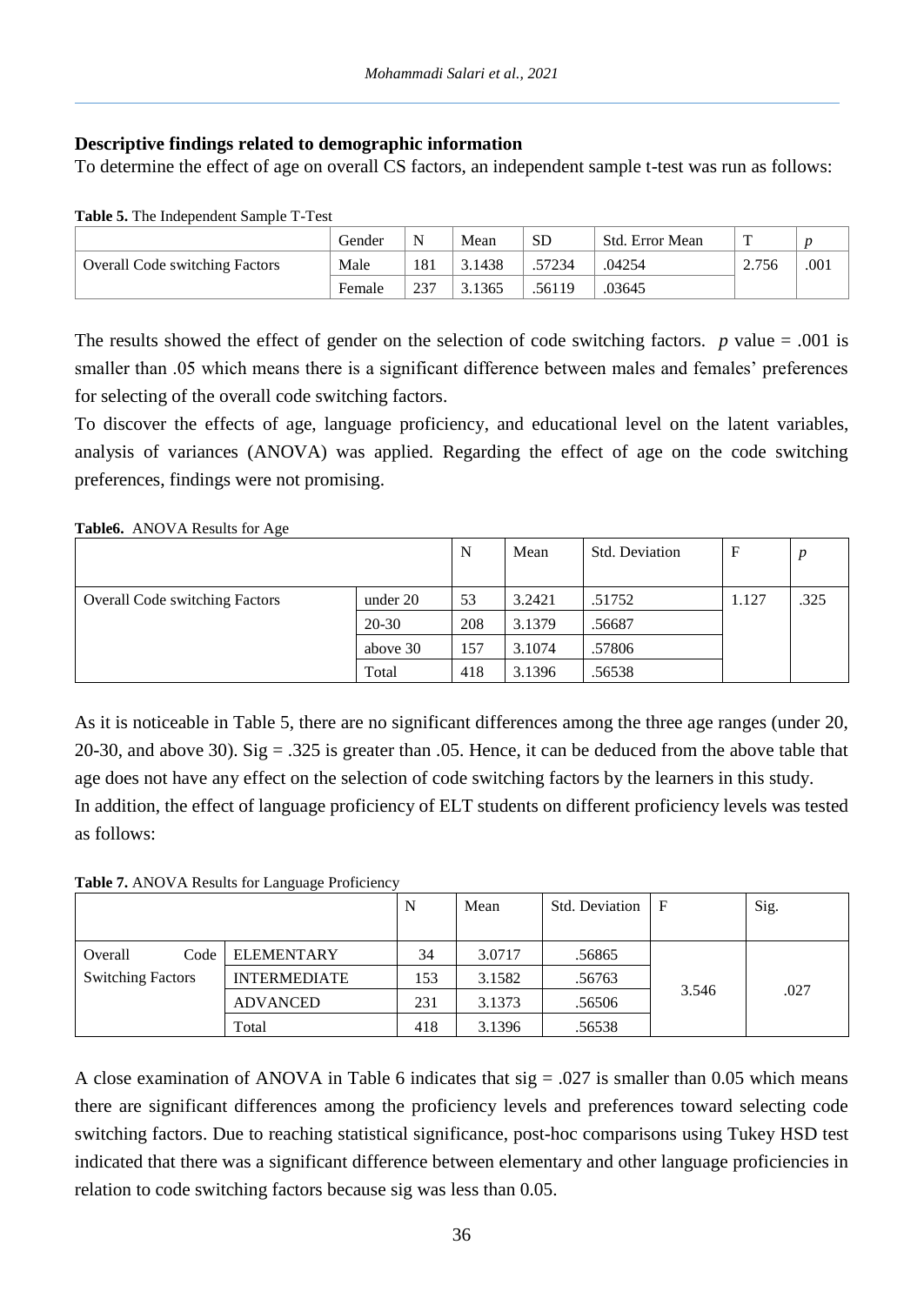# **Table 8**. Tukey HSD for language proficiency

| <b>Multiple Comparisons</b> |                     |                                          |                         |                                                |                  |                                  |                |
|-----------------------------|---------------------|------------------------------------------|-------------------------|------------------------------------------------|------------------|----------------------------------|----------------|
| Tukey HSD                   |                     |                                          |                         |                                                |                  |                                  |                |
| Dependent                   | (I) Poficiency      | (J) Poficiency                           | Mean Difference         | Std.                                           | $\boldsymbol{p}$ | 95% Confidence Interval          |                |
| Variable                    |                     |                                          | $(I-J)$                 | Error                                          |                  |                                  |                |
|                             |                     |                                          |                         |                                                |                  | Lower                            | Upper          |
|                             |                     |                                          |                         |                                                |                  | Bound                            | Bound          |
| Factor 1                    | <b>ELEMENTARY</b>   | <b>INTERMEDIATE</b>                      | $-.01120$               | .11372                                         | .005             | $-.2787$                         | .2563          |
|                             |                     | <b>ADVANCED</b>                          | .02059                  | .11017                                         | .001             | $-.2386$                         | .2797          |
|                             | <b>INTERMEDIATE</b> | <b>ELEMENTARY</b>                        | .01120                  | .11372                                         | .005             | $-.2563$                         | .2787          |
|                             |                     | <b>ADVANCED</b>                          | .03179                  | .06252                                         | .867             | $-.1153$                         | .1789          |
|                             | <b>ADVANCED</b>     | <b>ELEMENTARY</b>                        | $-.02059$               | .11017                                         | .001             | $-.2797$                         | .2386          |
|                             |                     | <b>INTERMEDIATE</b>                      | $-.03179$               | .06252                                         | .867             | $-1789$                          | .1153          |
| Factor 2                    | <b>ELEMENTARY</b>   | <b>INTERMEDIATE</b>                      | $-0.01634$              | .13893                                         | .002             | $-.3431$                         | .3105          |
|                             |                     | <b>ADVANCED</b>                          | $-.00349$               | .13460                                         | .004             | $-.3201$                         | .3131          |
|                             | <b>INTERMEDIATE</b> | <b>ELEMENTARY</b>                        | .01634                  | .13893                                         | .002             | $-.3105$                         | .3431          |
|                             |                     | <b>ADVANCED</b>                          | .01285                  | .07638                                         | .985             | $-1668$                          | .1925          |
|                             | <b>ADVANCED</b>     | <b>ELEMENTARY</b>                        | .00349                  | .13460                                         | .004             | $-.3131$                         | .3201          |
|                             |                     | <b>INTERMEDIATE</b>                      | $-0.01285$              | .07638                                         | .985             | $-.1925$                         | .1668          |
| Factor 3                    | <b>ELEMENTARY</b>   | <b>INTERMEDIATE</b>                      | $-.10839$               | .12595                                         | .005             | $-.4046$                         | .1879          |
|                             |                     | <b>ADVANCED</b>                          | $-.06729$               | .12203                                         | .006             | $-.3543$                         | .2197          |
|                             | <b>INTERMEDIATE</b> | <b>ELEMENTARY</b>                        | .10839                  | .12595                                         | .005             | $-.1879$                         | .4046          |
|                             |                     | <b>ADVANCED</b>                          | .04110                  | .06924                                         | .824             | $-.1218$                         | .2040          |
|                             | <b>ADVANCED</b>     | <b>ELEMENTARY</b>                        | .06729                  | .12203                                         | .006             | $-.2197$                         | .3543          |
|                             |                     | <b>INTERMEDIATE</b>                      | $-.04110$               | .06924                                         | .824             | $-.2040$                         | .1218          |
| Factor 4                    | <b>ELEMENTARY</b>   | <b>INTERMEDIATE</b>                      | $-12255$                | .14177                                         | .003             | $-0.4560$                        | .2109          |
|                             |                     | <b>ADVANCED</b>                          | $-.09696$               | .13735                                         | .023             | $-.4200$                         | .2261          |
|                             | <b>INTERMEDIATE</b> | <b>ELEMENTARY</b>                        | .12255                  | .14177                                         | .003             | $-.2109$                         | .4560          |
|                             |                     | <b>ADVANCED</b>                          | .02559                  | .07794                                         | .942             | $-.1577$                         | .2089          |
|                             | <b>ADVANCED</b>     | <b>ELEMENTARY</b>                        | .09696                  | .13735                                         | .023             | $-.2261$                         | .4200          |
|                             |                     | <b>INTERMEDIATE</b>                      | $-0.02559$              | .07794                                         | .942             | $-.2089$                         | .1577          |
| Factor 5                    | <b>ELEMENTARY</b>   | <b>INTERMEDIATE</b>                      | $-.29657$               | .13398                                         | .030             | $-0.6117$                        | .0186          |
|                             |                     | <b>ADVANCED</b>                          | $-.30733*$              | .12980                                         | .048             | $-.6126$                         | $-.0020$       |
|                             | <b>INTERMEDIATE</b> | <b>ELEMENTARY</b>                        | .29657                  | .13398                                         | .030             | $-.0186$                         | .6117          |
|                             |                     | <b>ADVANCED</b>                          | $-.01076$               | .07365                                         | .988             | $-1840$                          | .1625          |
|                             | <b>ADVANCED</b>     | <b>ELEMENTARY</b>                        | .30733*                 | .12980                                         | .048             | .0020                            | .6126          |
|                             |                     | <b>INTERMEDIATE</b>                      | .01076                  | .07365                                         | .988             | $-1625$                          | .1840          |
| Factor 6                    | <b>ELEMENTARY</b>   | <b>INTERMEDIATE</b>                      | .03105                  | .17458                                         | .013             | $-.3796$                         | .4417          |
|                             |                     | <b>ADVANCED</b>                          | .04246                  |                                                | .006             | $-.3554$                         | .4403          |
|                             | <b>INTERMEDIATE</b> |                                          |                         |                                                | .013             |                                  |                |
|                             |                     | <b>ADVANCED</b>                          | .01142                  | .09598                                         | .992             | $-.2143$                         | .2372          |
|                             | <b>ADVANCED</b>     | <b>ELEMENTARY</b>                        |                         |                                                | .006             |                                  |                |
|                             |                     |                                          | $-0.01142$              |                                                | .992             | $-.2372$                         | .2143          |
| Factor 7                    | <b>ELEMENTARY</b>   | <b>INTERMEDIATE</b>                      | $-.02614$               |                                                | .003             |                                  | .3238          |
|                             |                     | <b>ELEMENTARY</b><br><b>INTERMEDIATE</b> | $-.03105$<br>$-0.04246$ | .16913<br>.17458<br>.16913<br>.09598<br>.14879 |                  | $-.4417$<br>$-.4403$<br>$-.3761$ | .3796<br>.3554 |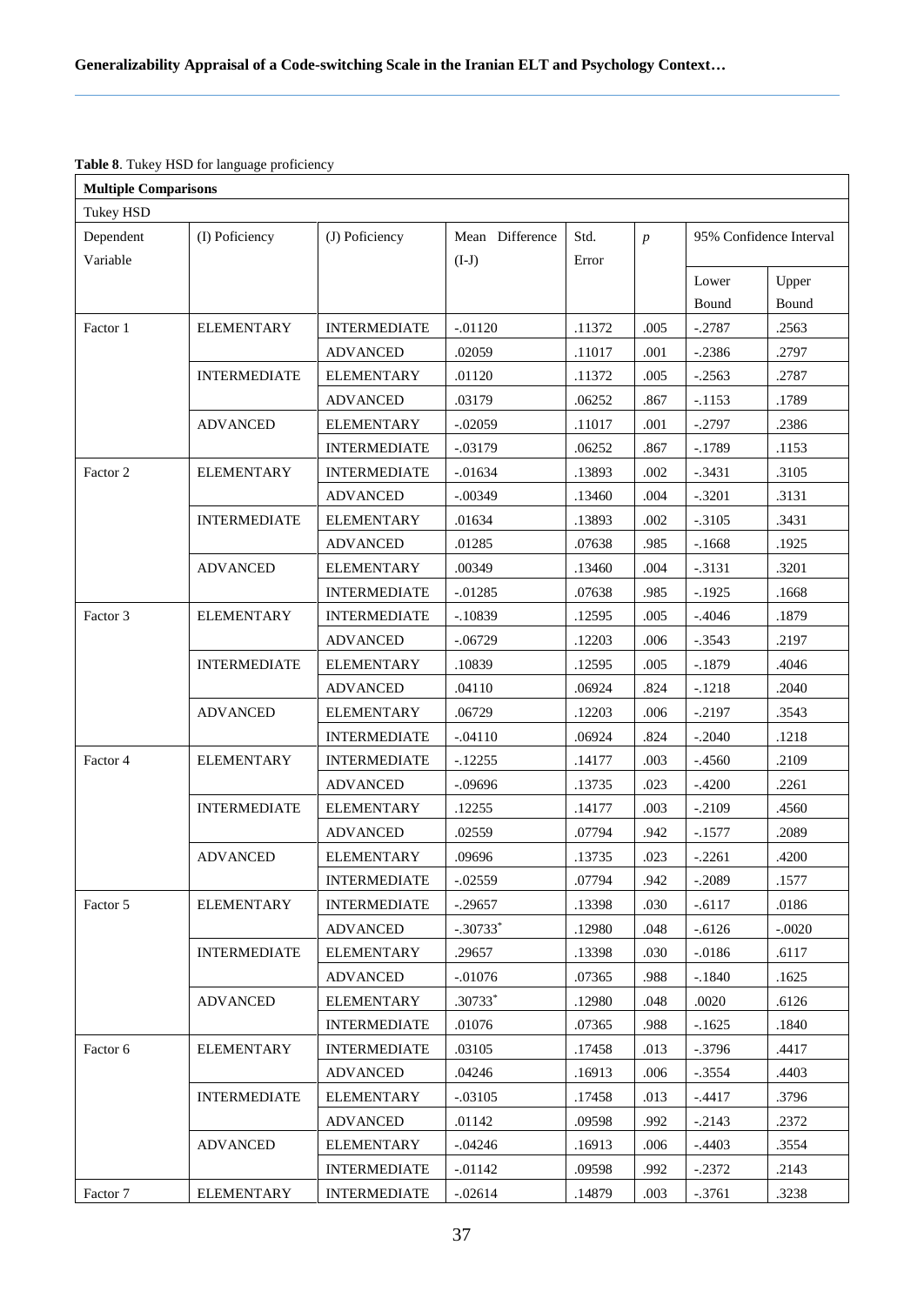|          |                                                          | <b>ADVANCED</b>     | $-.02508$ | .14415 | .043  | $-.3642$ | .3140 |
|----------|----------------------------------------------------------|---------------------|-----------|--------|-------|----------|-------|
|          | <b>INTERMEDIATE</b>                                      | <b>ELEMENTARY</b>   | .02614    | .14879 | .003  | $-.3238$ | .3761 |
|          |                                                          | <b>ADVANCED</b>     | .00106    | .08180 | 1.000 | $-.1913$ | .1935 |
|          | <b>ADVANCED</b>                                          | <b>ELEMENTARY</b>   | .02508    | .14415 | .043  | $-.3140$ | .3642 |
|          |                                                          | <b>INTERMEDIATE</b> | $-.00106$ | .08180 | 1.000 | $-.1935$ | .1913 |
| Factor 8 | <b>ELEMENTARY</b>                                        | <b>INTERMEDIATE</b> | $-.14183$ | .14121 | .035  | $-.4740$ | .1903 |
|          |                                                          | <b>ADVANCED</b>     | $-.08793$ | .13681 | .007  | $-.4097$ | .2339 |
|          | <b>INTERMEDIATE</b>                                      | <b>ELEMENTARY</b>   | .14183    | .14121 | .035  | $-.1903$ | .4740 |
|          |                                                          | <b>ADVANCED</b>     | .05390    | .07763 | .767  | $-.1287$ | .2365 |
|          | <b>ADVANCED</b>                                          | <b>ELEMENTARY</b>   | .08793    | .13681 | .007  | $-.2339$ | .4097 |
|          |                                                          | <b>INTERMEDIATE</b> | $-.05390$ | .07763 | .767  | $-.2365$ | .1287 |
|          | *. The mean difference is significant at the 0.05 level. |                     |           |        |       |          |       |

Finally, the effect of different educational levels of ELT students on CS preferences revealed statistical differences presented below:

| <b>Table 9.</b> ANOVA Results for Educational Level |
|-----------------------------------------------------|
|-----------------------------------------------------|

|                   |                    | N   | Mean   | Std. Deviation | F     |      |
|-------------------|--------------------|-----|--------|----------------|-------|------|
|                   |                    |     |        |                |       |      |
| Overall<br>code   | <b>BACHELORE'S</b> | 226 | 3.1359 | .56830         | 2.970 | .012 |
| switching Factors | <b>MASTER'S</b>    | 150 | 3.1125 | .56049         |       |      |
|                   | <b>DOCTORAL</b>    | 42  | 3.2569 | .56585         |       |      |
|                   | Total              | 418 | 3.1396 | .56538         |       |      |

Checking the Table 9, the results revealed that  $sig = .012$  is smaller than  $.05$  which means there are significant differences among different educational levels of learners and their preferences for selecting code switching factors. As the result of reaching statistical significance differences, post-hoc comparisons using Tukey HSD test was run and showed a significant difference between Bachelors' and other educational levels in relation to code switching factors ( $p < .05$ ).

Table 10. Tukey HSD for Educational Level

|           | <b>Multiple Comparisons</b>                                                                   |                    |                  |        |      |          |       |  |  |  |  |
|-----------|-----------------------------------------------------------------------------------------------|--------------------|------------------|--------|------|----------|-------|--|--|--|--|
|           | Tukey HSD                                                                                     |                    |                  |        |      |          |       |  |  |  |  |
| Dependent | 95% Confidence Interval<br>(I) Education<br>(J) Education<br>Mean<br>Std.<br>$\boldsymbol{p}$ |                    |                  |        |      |          |       |  |  |  |  |
| Variable  |                                                                                               |                    | Difference (I-J) | Error  |      | Lower    | Upper |  |  |  |  |
|           |                                                                                               |                    |                  |        |      | Bound    | Bound |  |  |  |  |
| Factor 1  | <b>BACHELORE'S</b>                                                                            | <b>MASTER'S</b>    | $-0.05426$       | .06284 | .004 | .2021    | .3936 |  |  |  |  |
|           |                                                                                               | <b>DOCTORAL</b>    | .16778           | .10027 | .017 | .0681    | .4036 |  |  |  |  |
|           | <b>MASTER'S</b>                                                                               | <b>BACHELORE'S</b> | .05426           | .06284 | .004 | .2021    | .3936 |  |  |  |  |
|           |                                                                                               | <b>DOCTORAL</b>    | .22204           | .10417 | .085 | $-.0230$ | .4671 |  |  |  |  |
|           | <b>DOCTORAL</b>                                                                               | <b>BACHELORE'S</b> | $-.16778$        | .10027 | .017 | .0681    | .4036 |  |  |  |  |
|           |                                                                                               | <b>MASTER'S</b>    | $-.22204$        | .10417 | .085 | $-4671$  | .0230 |  |  |  |  |
| Factor 2  | <b>BACHELORE'S</b>                                                                            | <b>MASTER'S</b>    | $-.00683$        | .07717 | .006 | .1747    | .1884 |  |  |  |  |
|           |                                                                                               | <b>DOCTORAL</b>    | .02288           | .12313 | .001 | .2667    | .3125 |  |  |  |  |
|           | <b>MASTER'S</b>                                                                               | <b>BACHELORE'S</b> | .00683           | .07717 | .006 | .1747    | .1884 |  |  |  |  |
|           |                                                                                               | <b>DOCTORAL</b>    | .02971           | .12792 | .971 | $-.2712$ | .3306 |  |  |  |  |
|           | <b>DOCTORAL</b>                                                                               | <b>BACHELORE'S</b> | $-.02288$        | .12313 | .001 | .2667    | .3125 |  |  |  |  |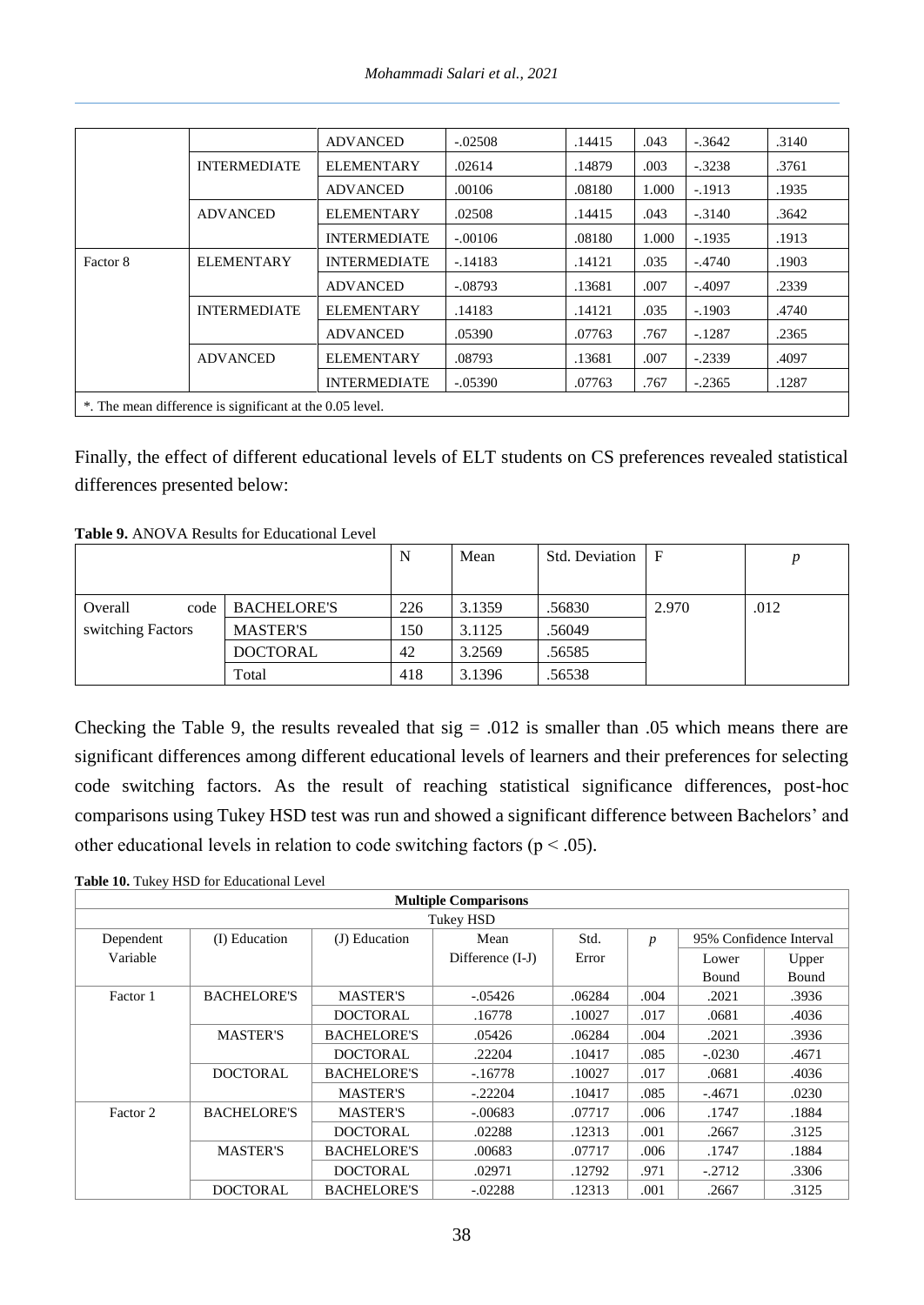#### **Generalizability Appraisal of a Code-switching Scale in the Iranian ELT and Psychology Context…**

| Factor 3            | <b>BACHELORE'S</b> | <b>MASTER'S</b><br><b>MASTER'S</b> | .01869     | .06995 |      |          |          |
|---------------------|--------------------|------------------------------------|------------|--------|------|----------|----------|
|                     |                    |                                    |            |        | .001 | 1458     | .1832    |
|                     |                    | <b>DOCTORAL</b>                    | $-.09861$  | .11160 | .001 | .0611    | .1639    |
|                     | <b>MASTER'S</b>    | <b>BACHELORE'S</b>                 | $-0.01869$ | .06995 | .001 | .1458    | .1832    |
|                     |                    | <b>DOCTORAL</b>                    | $-11730$   | .11595 | .570 | $-.3900$ | .1554    |
|                     | <b>DOCTORAL</b>    | <b>BACHELORE'S</b>                 | .09861     | .11160 | .001 | .1639    | .3611    |
|                     |                    | <b>MASTER'S</b>                    | .11730     | .11595 | .570 | $-1554$  | .3900    |
| Factor 4            | <b>BACHELORE'S</b> | <b>MASTER'S</b>                    | .05740     | .07845 | .005 | .1271    | .2419    |
|                     |                    | <b>DOCTORAL</b>                    | $-.20164$  | .12516 | .002 | .4960    | .5928    |
|                     | <b>MASTER'S</b>    | <b>BACHELORE'S</b>                 | $-.05740$  | .07845 | .005 | .1271    | .2419    |
|                     |                    | <b>DOCTORAL</b>                    | $-.25905$  | .13004 | .115 | $-.5649$ | .0468    |
|                     | <b>DOCTORAL</b>    | <b>BACHELORE'S</b>                 | .20164     | .12516 | .002 | .4960    | .5928    |
|                     |                    | <b>MASTER'S</b>                    | .25905     | .13004 | .115 | $-.0468$ | .5649    |
| Factor 5            | <b>BACHELORE'S</b> | <b>MASTER'S</b>                    | .01901     | .07444 | .005 | .1561    | .1941    |
|                     |                    | <b>DOCTORAL</b>                    | $-.25980$  | .11878 | .005 | .0196    | .5392    |
|                     | <b>MASTER'S</b>    | <b>BACHELORE'S</b>                 | $-.01901$  | .07444 | .005 | $-.1941$ | .1561    |
|                     |                    | <b>DOCTORAL</b>                    | $-.27881$  | .12340 | .063 | $-.5691$ | .0114    |
|                     | <b>DOCTORAL</b>    | <b>BACHELORE'S</b>                 | .25980     | .11878 | .005 | .0196    | .5392    |
|                     |                    | <b>MASTER'S</b>                    | .27881     | .12340 | .063 | $-0114$  | .5691    |
| Factor <sub>6</sub> | <b>BACHELORE'S</b> | <b>MASTER'S</b>                    | .03814     | .09679 | .008 | .1895    | .2658    |
|                     |                    | <b>DOCTORAL</b>                    | $-16519$   | .15443 | .033 | .1980    | .5284    |
|                     | <b>MASTER'S</b>    | <b>BACHELORE'S</b>                 | $-.03814$  | .09679 | .008 | .2658    | .1895    |
|                     |                    | <b>DOCTORAL</b>                    | $-.20333$  | .16044 | .415 | $-.5807$ | .1741    |
|                     | <b>DOCTORAL</b>    | <b>BACHELORE'S</b>                 | .16519     | .15443 | .033 | .1980    | .5284    |
|                     |                    | <b>MASTER'S</b>                    | .20333     | .16044 | .415 | $-.1741$ | .5807    |
| Factor 7            | <b>BACHELORE'S</b> | <b>MASTER'S</b>                    | .07836     | .08194 | .005 | .1144    | .2711    |
|                     |                    | <b>DOCTORAL</b>                    | $-.28640$  | .13074 | .004 | .0211    | .5939    |
|                     | <b>MASTER'S</b>    | <b>BACHELORE'S</b>                 | $-.07836$  | .08194 | .005 | .1144    | .2711    |
|                     |                    | <b>DOCTORAL</b>                    | $-.36476*$ | .13583 | .121 | $-.6843$ | $-.0453$ |
|                     | <b>DOCTORAL</b>    | <b>BACHELORE'S</b>                 | .28640     | .13074 | .004 | .0211    | .5939    |
|                     |                    | <b>MASTER'S</b>                    | $.36476*$  | .13583 | .121 | .0453    | .6843    |
| Factor 8            | <b>BACHELORE'S</b> | <b>MASTER'S</b>                    | .03619     | .07836 | .009 | .2205    | .3481    |
|                     |                    | <b>DOCTORAL</b>                    | $-14724$   | .12502 | .007 | .0413    | .1468    |
|                     | <b>MASTER'S</b>    | <b>BACHELORE'S</b>                 | $-0.03619$ | .07836 | .009 | .2205    | .3481    |
|                     |                    | <b>DOCTORAL</b>                    | $-18343$   | .12989 | .336 | $-.4890$ | .1221    |
|                     | <b>DOCTORAL</b>    | <b>BACHELORE'S</b>                 | .14724     | .12502 | .007 | .0413    | .1468    |
|                     |                    | <b>MASTER'S</b>                    | .18343     | .12989 | .336 | $-.1221$ | .4890    |

## **Discussion**

This study, on the one hand, aimed to check the fit indices of the newly-developed CS scale in the Iranian ELT discipline. The findings showed the model enjoys fit indices and can be used as a new scale in the Iranian context passing rigorous statistical analyses that yielded warranty for its applicability. The final model of ELT code switching encompasses eight factors. If we look at the order of significance of factors, it can be easily spotted that ELT students have had positive attitudes towards CS. They have agreed that CS was a tool for augmenting understanding, due to the fact that English is regarded as a foreign language in the Iranian context and learners have problems with the English only classes in specialized courses. According to Adendroff (1993) learners believe that teacher code switching was a tool to gain and keep their attention toward the subject matter, which leads to a better understanding of the difficult concepts.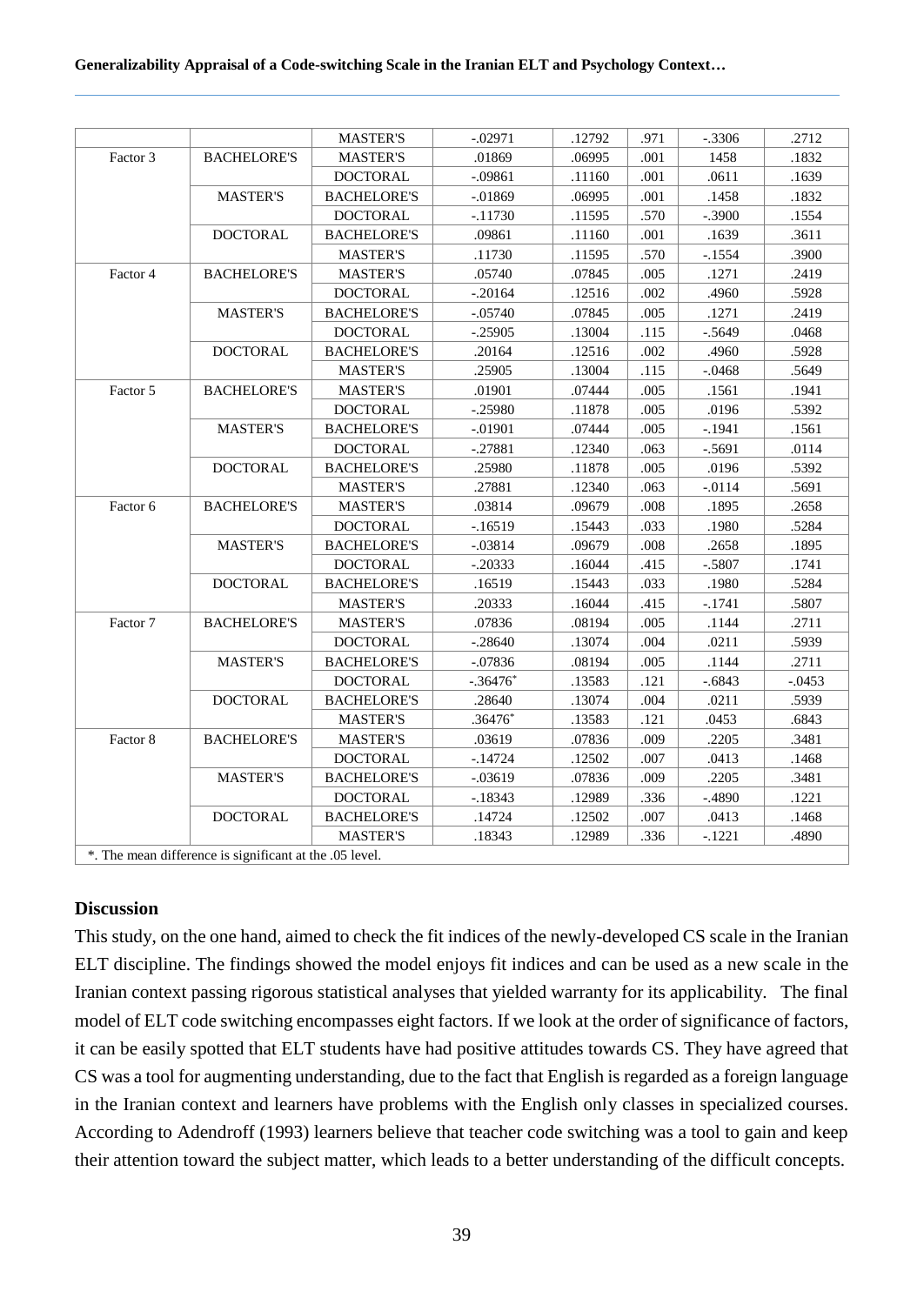Similarly, feeling of security is the second most important factor of the proposed model. This idea is advantageous to those learners who are anxious and hence CS makes them feel more relaxed in ELT classrooms. Admittedly, the classroom can turn into a non-threatening place that maximizes the learning potentials and minimizes the stress and anxiety among ELT students. The findings of this study are in congruent with the findings of Lightbowen and Spada (2011) who stated that those students who feels accepted, valued, confident, and safe in the classroom can be motivated to succeed.

Moreover, CS is a tool to build rapport. By the same token, teacher CS can be a suitable strategy for humor, increasing solidarity and cooperation in the ELT classrooms. The findings of this study are in congruent with the findings of Ferguson (2003) who asserted that the classroom is not entirely a place for learning; but it is also a social and affective environment. The fourth positive factor of the model was enhancing classroom participation. Code switching may be a reason for the academic achievements of shy and less willing to communicate ELT students because it encourages learners' participation. The results of this factor are congruent with the findings of Arthur (2001). The findings showed CS as a useful tool for classroom management and encouraging classroom participation.

Furthermore, a tool for task clarification and classroom management were the next factors of the code switching model. This factor indicates that code switching is a tool for classroom management. Teachers can control and discipline ELT classrooms by switching codes in Farsi. The results of this study are in line with those of Rose and Dulm (2007). So, code switching is a useful tool to be used by teachers for task interpretation. (Adendroff, 1993; Setati et al. 2002). Besides this, dependency upon the subject matter of the study as another factor of the model implies that for certain courses according to the knowledge and understanding of the level and difficulty of certain courses, instructors can switch codes to L1. As such, code switching is a useful tool for quick delivery of information in these subjects. The findings of the factor support the idea that code switching help learners to elucidate the subject matter (Roze &Dulm, 2007; Setati & Adler, 2000; Ferguson, 2003). Additionally, obligatory for all skills was the 7th factor of the presented model. That is to say, CS cannot be specified to only one skill and it can be used as teachers feel the need that they should switch codes in order to consolidate the matter under discussion.

The 8<sup>th</sup> and the least favored factor of the model states that code switching by a teacher may impede learning the foreign language (Setati, et al. 2002). The results of the final factor indicate that code switching acts as a barrier to communication instead of making it easier. Sert (2005) stated that code switching creates problems in the classroom. He believed that if learners do not use the target language in the classroom, their deficiencies may be neglected, And Qian, Tian and Wang (2009) stated that code switching has changed to a complex issue since classroom communication is the main goal. Furthermore, Modupeola (2013) asserted that code switching assists learners to comprehend the teachers but it decreases the rate of learning. Equally important, according to Lin (2004) some teachers use L1 in the classroom because their knowledge about TL is not enough to transfer the message to the students.

This study, on the other, examined the role of gender, age, proficiency and educational levels on the overall CS preferences in a specialized course offered to TEFL students. With respect to gender, a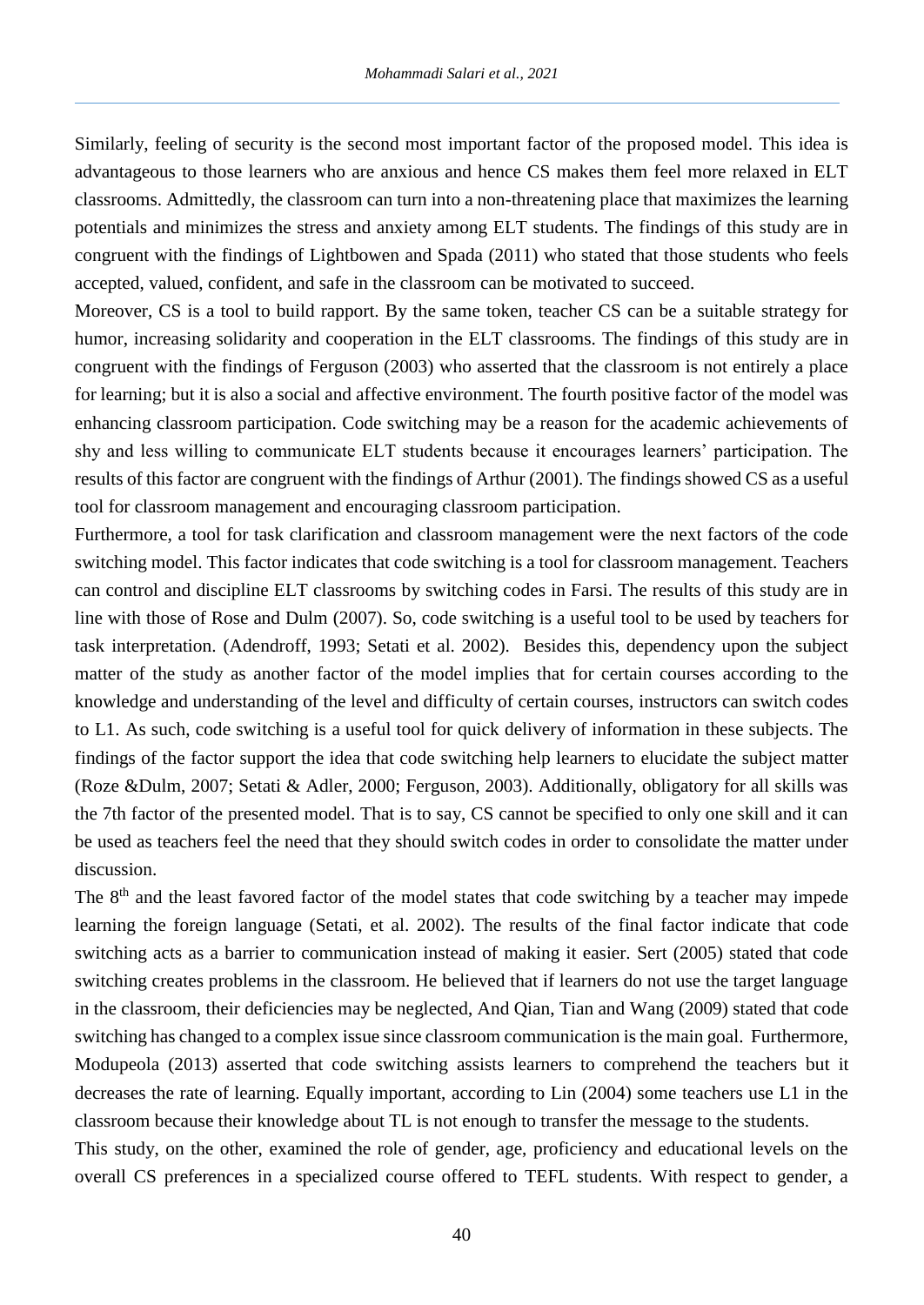significant difference between male and female ELT students was spotted. In other words, males opted more to use CS. This high tendency toward CS might be as Momenian and Ghafar Samar (2011) stated, because of male's loyalty to their mother tongue, and adding a humorous sense into their utterance. The findings of this study regarding the effect of gender are in line with what Cheshire and Gardner-Chloros (1998) stated as well. Also, age was found an insignificant factor regarding the attitudes of ELT students toward CS. The results negate Sumartono and Tan's (2018) study who found that younger speakers tend to use code switching more often than older speakers. The discrepancy of findings might be explicated on the grounds that Iranian ELT students might be different in terms of their psychological makeup from ones on other contexts.

In addition, the results indicated that language proficiency had significant effects on CS preferences of ELT students. Overall, elementary students were significantly different from other language proficiencies. The findings support Rezaee and Fathi's (2017). The reason for such a difference across different proficiency levels may be rooted in the amount of support from L1 that elementary students need to comprehend the ELT specialized materials. As command of English improves, ELT Students can comprehend technicalities of their major and hence rely less on the L1 mediating role. Besides gender, age, and proficiency, educational level of ELT students and its role in the amount of CS exploitation was investigated. The results showed that the educational levels (Bachelor's, Master's & Doctorate's students) had diverse attitudes toward overall code switching use. The results of Tukey HSD test showed Bachelors' were significantly different from other educational levels in their overall CS preferences. In line with Liu (2010), there seems to be an interwoven link between the level of education, language proficiency and CS preferences. Put it differently, because at the B.A level, ELT students are less familiar with specialized terms, concepts and technicalities, although might be highly proficient, L1 acts like a catalyst that ingrains the basics in the mind of ELT students. As they progress to higher educational levels, their background and basic knowledge as well as their command of English might help them comprehend advanced issues of the discipline faster and easier. Finally, based on the findings of the second research question, the most and the least important factors of the ELT attitude questionnaire were a tool for augmenting understanding and barriers for communication, respectively. If we dig into the most and the least significant factors of CS, it can be realized that both point out to the same idea that CS can be quite promising for making the complex ideas and concepts which are difficult to be understood by ELT students simplified.

# **Conclusion**

This study intended to develop a model of limitations and benefits of code switching from the perspectives of undergraduate and postgraduate EFL learners. The findings of this study are according to the post method suggestions which is peculiarity of the context. In this the study, all the methodological steps such as EFA, CFA, and SEM were followed. Therefore, SEM procedures indicated a meaningful relationship between the latent variables. This inquiry linked a concept that was most often discussed in EFL classrooms to the discipline of TEFL in the Iranian context by validating a CS scale in terms of a quantitative model. The most important advantage of the scale is that it was flourished and paved its way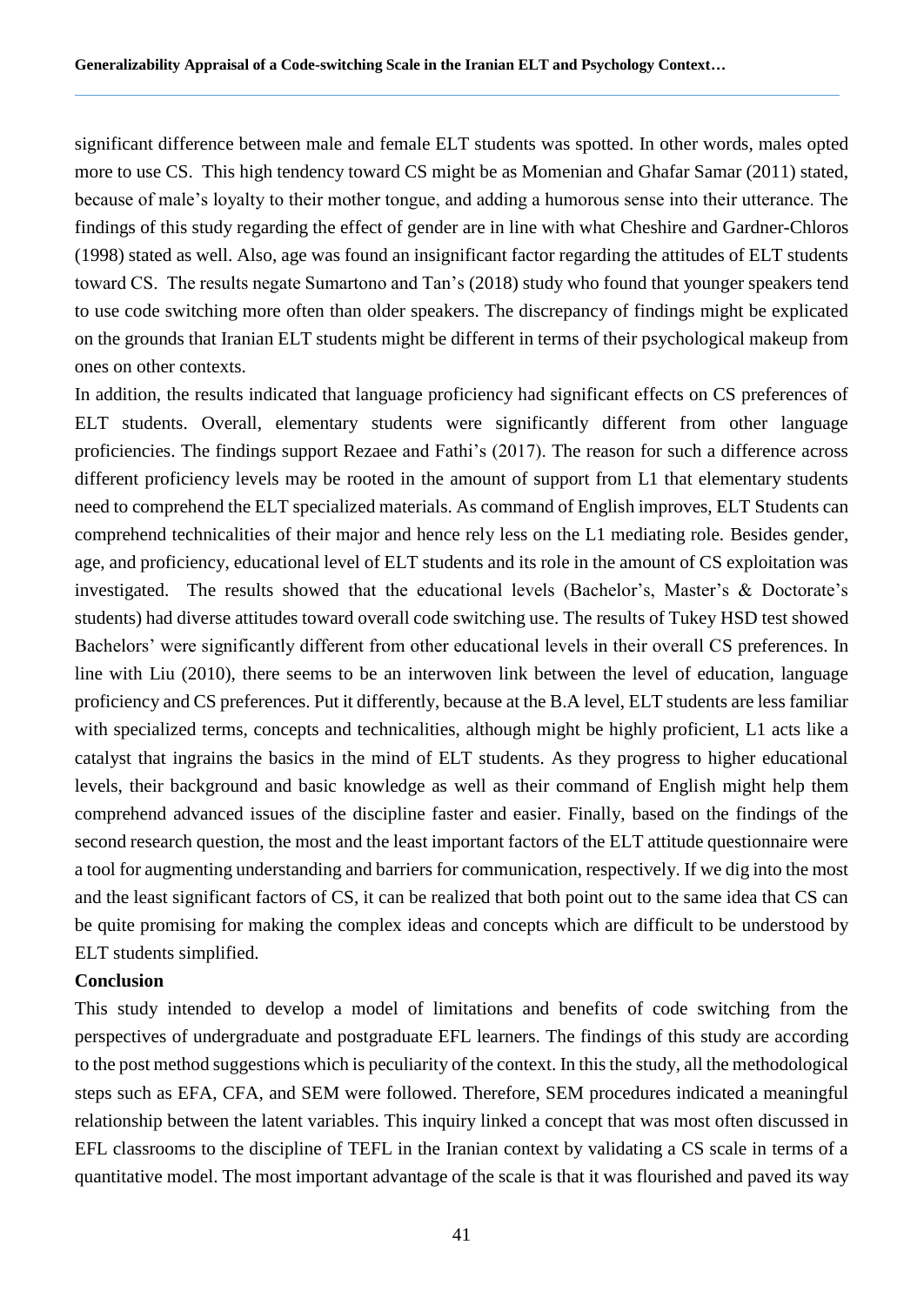in a setting which, as far as the researchers are concerned had few or no context-bound CS scales. The scale has gone through sophisticated methodological analyses to be shaped in the present form. The model presented in the form of a CS scale in comparison to the existing models is well-organized, comprehensive, and easy to follow and understand. As a matter of fact, the model is comprehensive and ameliorates the earlier models in terms of their general taste. Unlike Rose and Dulms' (2007) model developed for universal audiences, the presented model addressed Iranian ELT undergraduate and postgraduate needs in the context of Iran.

In addition, the model has improvements over the earlier model of code switching and has added affective and rapport building components to the model. However, the scale and the SEM output in terms of a quantitative model is at its incipient stage and needs to be checked in ELT courses to be contextually evaluated in order for its shortcomings to be spotted and addressed in follow-up studies. Besides that, the factors of the scale were presented according to the order of significance and the researchers attached the demographic variables of gender, age, educational level and language proficiency and checked the appropriateness of CS with a large number of ELT candidates in Iran. Findings of the demographic variables in this study can help teachers to guide students properly to achieve their goals in an educational setting. Teachers also can support students not only to internalize course content, but also to develop learning strategies according to students' differences. In fact, the study was limited in that the results were based on the students' self-report especially related to some of the socio-demographic factors like language proficiency. In addition, the data collection was conducted through the medium of electronic devices made it impossible to address any misunderstanding and questions regarding the statements of the questionnaire, moreover, the convenience sampling is also a limitation as this kind of sampling leaves out participants from diverse backgrounds.

This study can have implications for ELT teachers that a comprehensive presentation of information can be achieved by including CS when necessary. Also, CS may remind ELT teachers that we are not only instructors inside the classroom, we have to create passion, rapport and enthusiasm inside and outside our classes. As a result, CS can create a friendly atmosphere which makes learning last longer. Moreover, CS can create a secure environment that can affect leaners' achievements. On the other hand, teachers also should be aware of the pros and cons of code switching in order to use/ avoid it wisely. Finally, it is of paramount importance to make conditions to use and examine this model in the real context of ELT classrooms in order to spot its deficiencies and promote its applicability. Consequently, future studies can focus on intervention and experimental studies to appraise the factors of the model inside the ELT classes and receive feedback on their applicability.

In addition, from the field of educational psychology it has been repeatedly proved that language learners are better in a non-threatening place that maximizes the learning potentials and minimizes the stress and anxiety among ELT students.

**Conflict of interest:** The authors state no conflict of interest in the study.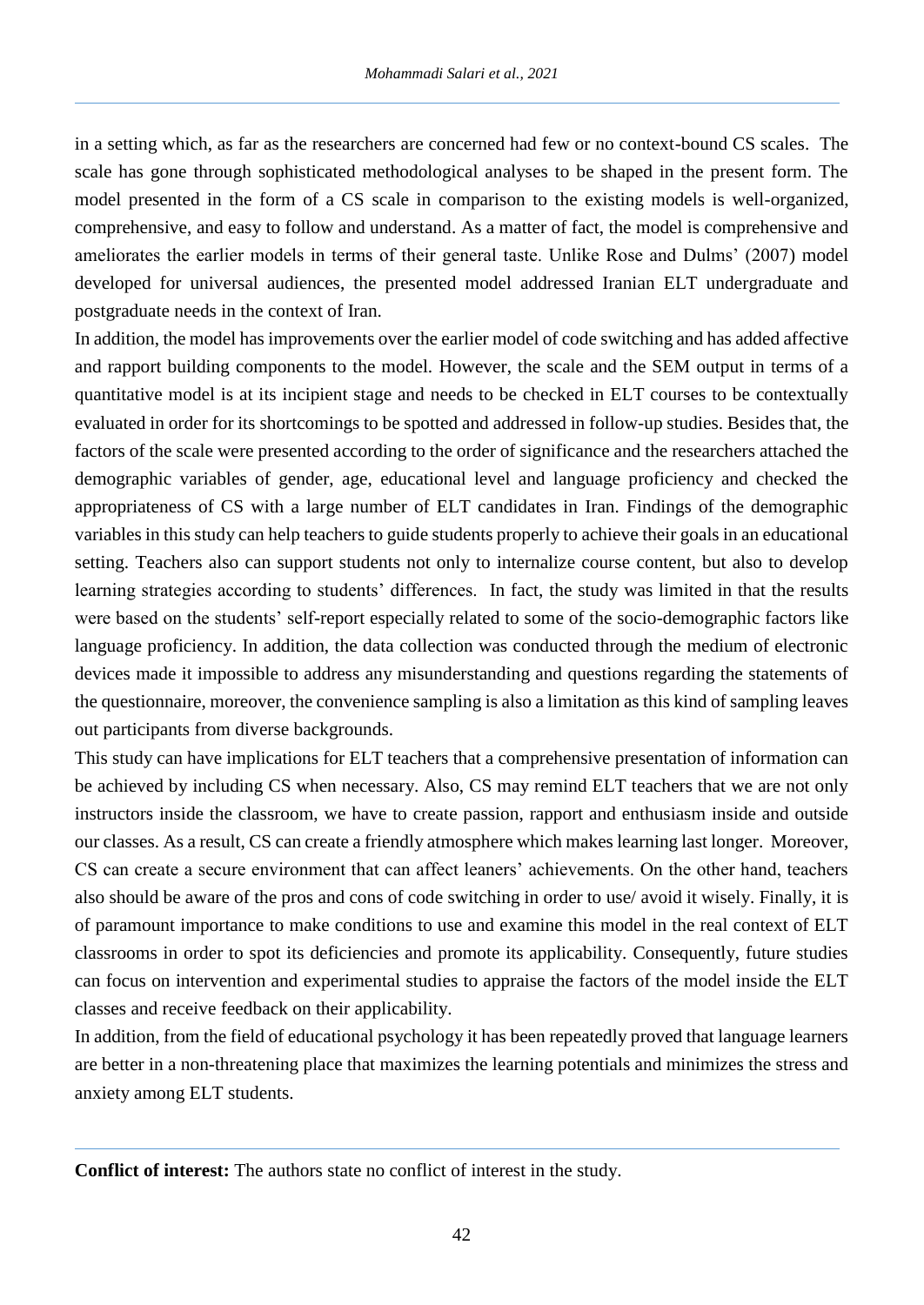**Financial sponsor:** The authors acknowledge that they have not received any financial support for all

stages of the study, writing and publication of the paper.

#### **References**

- Adelheid, A. N., & Penny, M. P. (2012). *Presenting Your Findings: A Practical Guide for Creating Tables.* Washington, DC: American Psychological Association.
- Adendroff, R. (1993). Code-switching amongst Zulu-speaking teachers and their pupils: Its functions and implications for teacher education. *Southern African Journal of Applied Language Studies* 2(1), 3-26.
- Ahmad, B. A. &Jusoff, K. (2009). Teachers' code-switching in classroom instructions for low English proficient learners. *English LanguageTeaching Journal, Vol* 2(2), 49-55.
- Alenezi, M. (2016). Gender and Students' Perspective toward Code-Switching: A Correlational Study with Reference to Saudi Arabian Medical Students at Northern Boarder . *International Journal of English Language & Translation Studies.4(3)*, 154-166.
- Al, Hawazen. (2012). Code switching between Arabic and English, social motivations and structural constraints (Unpublished PhD Dissertation) *Ball State University: Indiana, USA*.
- Arthur, J. (2001). Code-switching and collusion: Classroom interaction in Botswana primary schools . *Voices of authority: Education and Linguistic Difference*, *57-75.*
- Auer, Peter, ed. (2013). Code-switching in Conversation: Language, Interaction and Identity.

*Routledge: New York.*

- Azlan, N.M.N.I.& Narasuman, S. (2013). The role of code-switching as a communicative tool in an ESL teacher education classroom. *Procedia -Social and Behavioral Sciences,90*, 458 –467.
- Bartlett, M. S. ( 1954). A note on the multiplying factors for various chi square approximation. *Journal of Royal Statistical Society, 16(Series B)*, 296-8.
- Bentler, P. M. (1990). Comparative fit indexes in structuralmodels. *Psychological Bulletin,* 107, 238- 246.
- Bolander, I. (2008). Code-switching in the classroom. A sign of deficiency or a part of the learning process? Sweden: Gutenberg, Karlstads Universities. .
- Brown, K. (2006). *Encyclopedia of language and linguistics.* Oxford: Elsevier.
- Bullock, B. E., & Toribio, A. J. (2009). *The Cambridge handbook of linguistic code-switching.* New York, NY: Cambridge University Press.
- Burton, L. J. and Mazerolle, S. (2011). Survey Instrument Validity Part I: Principles of Survey Instrument Development and Validation in Athletic Training Education Research. *Athletic Training Education Journal,* 6, 27-35.
- Comery, A. L. and H. B. Lee . (1992). *A First Course in Factor Analysis.* Hillsdale, NJ:Erlbaum.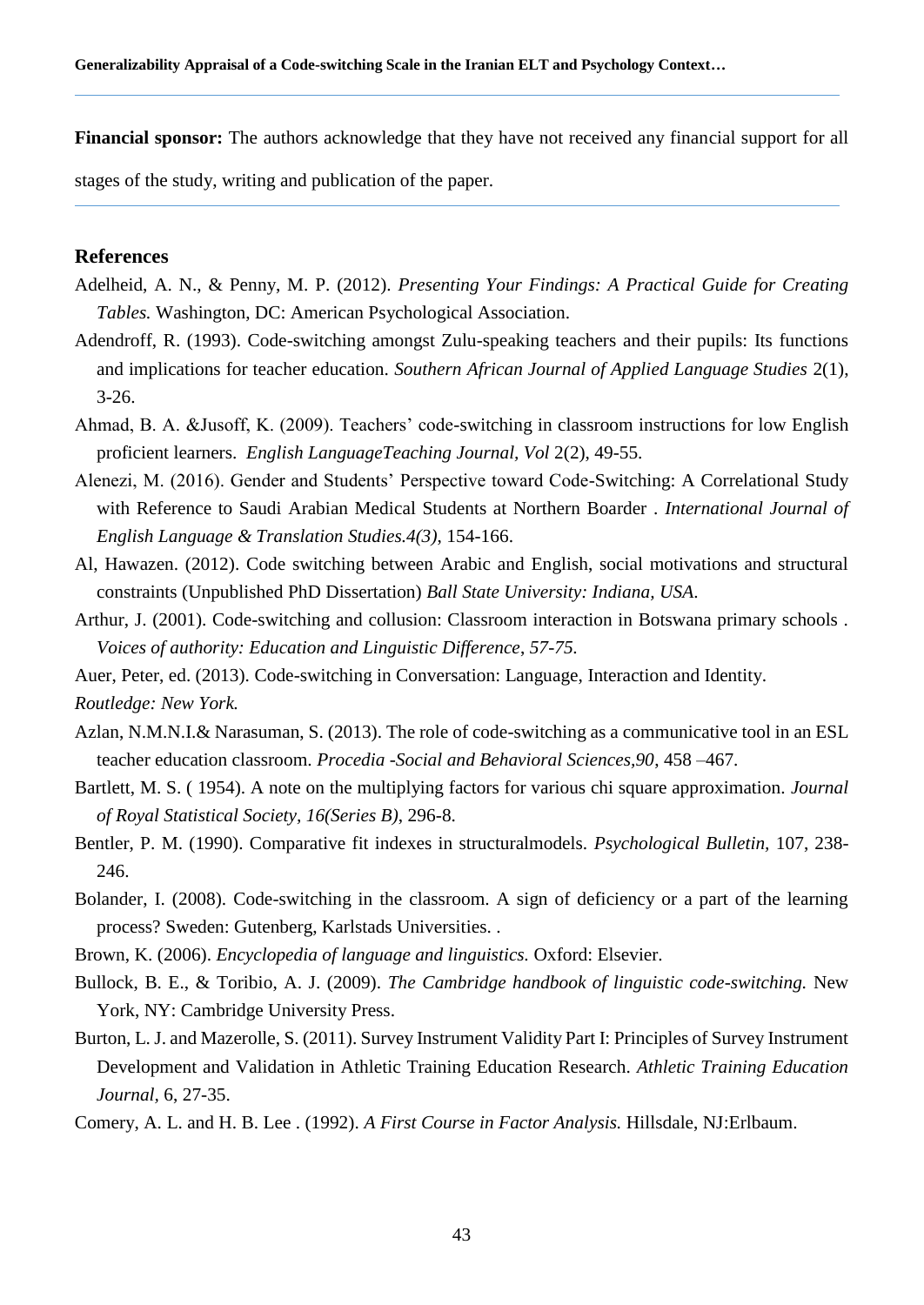- Ding, L., Velicer, W. F., & Harlow, L. L. (1995). Effects of estimation methods, number of indicators per factor, and improper solutions on structural equation modeling fit indices. Structural Equation Modeling: *A Multidisciplinary Journal*, 2(2), 119-143. .
- Enama, P. R. (2016). The impact of English-only and bilingual approaches to EFL instruction on lowachieving bilinguals in Cameroon: An empirical study. *Journal of Language Teaching and Research,*  7(1), 19-30.
- Ferguson, G. (2003). Classroom code-switching in post-colonial contexts Functions, attitudes and policies in Makoni, S. and Meinhof, U. *African and Applied Linguistics. AILA Volume Review Volume 16. Amsterdam: John Benjamins.*
- Cheshire, J. a. G.-C., P. (1998). Code-switching and the sociolinguistic gender pattern *International Journal of the Sociology of Language* Vol. 129, 5-34.
- Cook, V. (2001). Using the first language in the classroom. *Canadian Modern Language Review,* 57(3), 402-423.
- Grobler, R. (2018). Students' Perceptions of Code-Switching in Natural Sciences Classrooms: A South African Perspective. *Africa Education Review*, *15*(1), 38-51.
- Heredia, Roberto R. & Brown, Jeffrey M. (2005). *Code-Switching. Texas A & M International University. In Strazny, Philipp (Ed.)The Encyclopedia of Linguistics.* New York, Fitzroy Dearborn, Taylor & Francis Group, USA.: USA.
- Hobbs, V., Matsuo, A., & Payne, M. (2010). Code-switching practice in Japanese language classroom: An exploratory investigation of native vs. Non-native speaker teacher practice . *Linguistic and Education*, 44-59.
- Hoe, S. L. (2008). Issues and Procedures in Adopting Structural Equation Modeling Technique . *Jounal of Applied Quantitative Methods 3*, 76-83.
- Hussein, R. F. (1999). Code-Alteration among Arab College Students. *World Englishes, 18*(2), 281-289.
- Javier, R.A., Marcos, L.R. The role of stress on the language-independence and code-switching phenomena. *J Psycholinguist Res* 18**,** 449–472 (1989). https://doi.org/10.1007/BF01067310
- Kenny, D.A., Kaniskan,B.and McCoach,D. B . (2014). The performance of RMSEA in models with small degrees of freedom. *Sociological Methods & Research,* .
- Liebscher, G., & Dailey-O"Cain. (2005). Learner code switching in the content-based foreign language classroom. *The Modern Language Journal, 89, 234-247. doi 10.1111/j.15404781.2005.00277.x/pdf Lucaz*.
- Lin, A. M. (2013). *Multilingual and multimodal resources in L2 English content classrooms*. In C. Leung & B. Street (Eds.), English: A changingmedium for education,(pp. 79-103). Bristol: Multilingual Matters.
- Liu, J.X., 2010. Teachers' code-switching to the L1 in EFL classroom*. The Open Applied Linguistics Journal, 3*: 10-23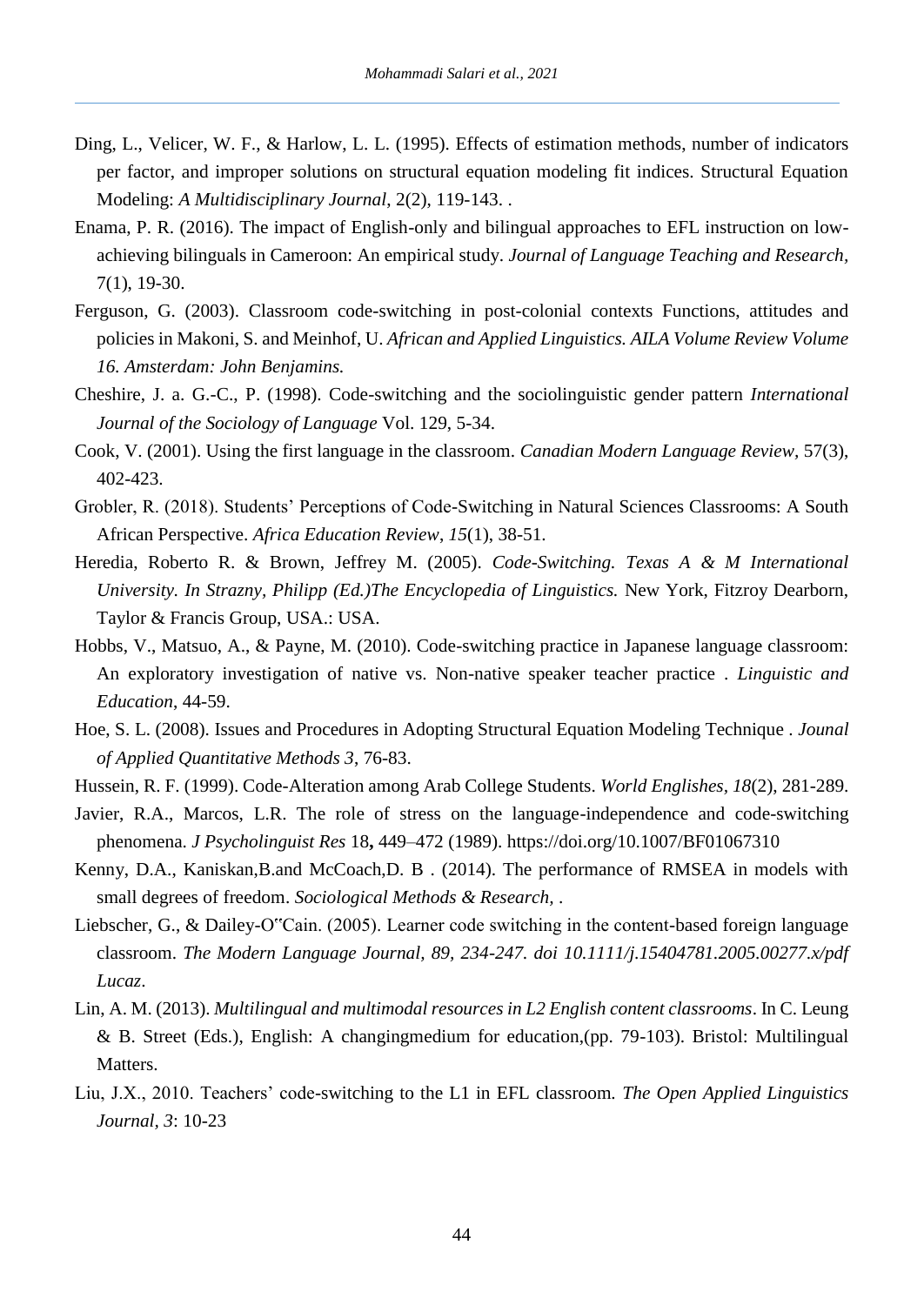- Modupeola, R. O. (2013). Code- Switching as a teaching strategy: Implication for English Language teaching and learning in a multilingual society. *IOSR Journal of Humanities and Social Science (IOSR-JHSS),* 14(3), 92-94.
- Mohammadi Salari, Z., Samimi, F., & Afraz, Sh. (2019). A Qualitative Inquiry into Perceptions and Practices of High and Low EFL Achievers towards the Limitations and Benefits of Code Switching. *Journal of Teaching Language Skills, (JTLS),* 37(4), 109-139.
- Momenian, M.,& Samar, R. G. (2011). Functions of CS among Iranian advanced and elementary teachers and students*. Educational Research and Reviews,* 6(13), 769-777.
- Moradkhani, S. (2012). The typology of EFL teachers' code switching: A validation study. *The Journal of Teaching Language Skills*, 4(3), 103-126. .
- Myers-Scotton, C. (1993). *Social motivations for code-switching: Evidence fromAfrica.* Oxford: Clarendon Press.
- Nordin, N. M., Ali, F. D. R., Zubir, S. I. S. S., & Sadjirin, R. (2013). ESL learners'reactions towards code-switching in classroom settings. *Procedia-Social and Behavioral Sciences, 90,* 478-487.
- Pallant, J. (2007). *SPSS Survivalmanual: A Step By Step Guide to data analysis using SPSS.* Allen & Unwin, Sabon by Bookhouse, Sydney.
- Pallant, J. (2010). *SPSS survival manual.* 4th.England: McGraw-Hill Education.
- Peregoy, S. F., & Boyle, O. F. (2013). *Reading, writing and learning in ESL: A resource book for teaching K-12 English learners (6th ed.).* . Boston, US: Pearson.
- Qian X, Tian G, and Wang Q . (2009). Codeswitching in the primary EFL classroom in China: Two case studies . *System 37*(4) , 719-30.
- Rahimi, A., & Jafari, Z. (2011). Iranian students' attitudes towards the facilitative and debilitative role of code-switching: Types and moments of code-switching at EFL classrooms. *The Buckingham Journal of Language and Linguistics, 4,* 15-28.
- Rasouli & Shahla, S. (2015). Teachers and students' perceptions of code switching in aviation language learning courses. *International Journal of Research Studies in Language Learning*, 5(3), 3-18.
- Rezaee, A. A., & Fathi, S. (2017). The Perceptions of Language Learners across Various Proficiency Levels of Teachers' Code-switching. *Issues in Language Teaching*, *5*(2), 254-233.
- Rose, S. & O. Van Dulm. (2007 ). Functions of code-switching in multilingual classrooms. *Per Linguam*  22 (2), 1-13.
- Samar G. Reza &Shahab Moradkhani. (2014). Code-switching in the language classroom: A study of four EFL teacherscognition. *RELC Journal,* 45(2), 151-164.
- Schermelleh-Engel, K., & Moosbrugger, H. (2003). Evaluating the fit of structural equation models: Tests of significance and descriptive goodness-of-fit measures. *Methods of Psychological Research Online,* 8(2), 23-74.
- Shin, Y. (2010). The functions of Code-switching in a Korean Sunday School. *Heritage Language Journal* 7(1), *91-116.*